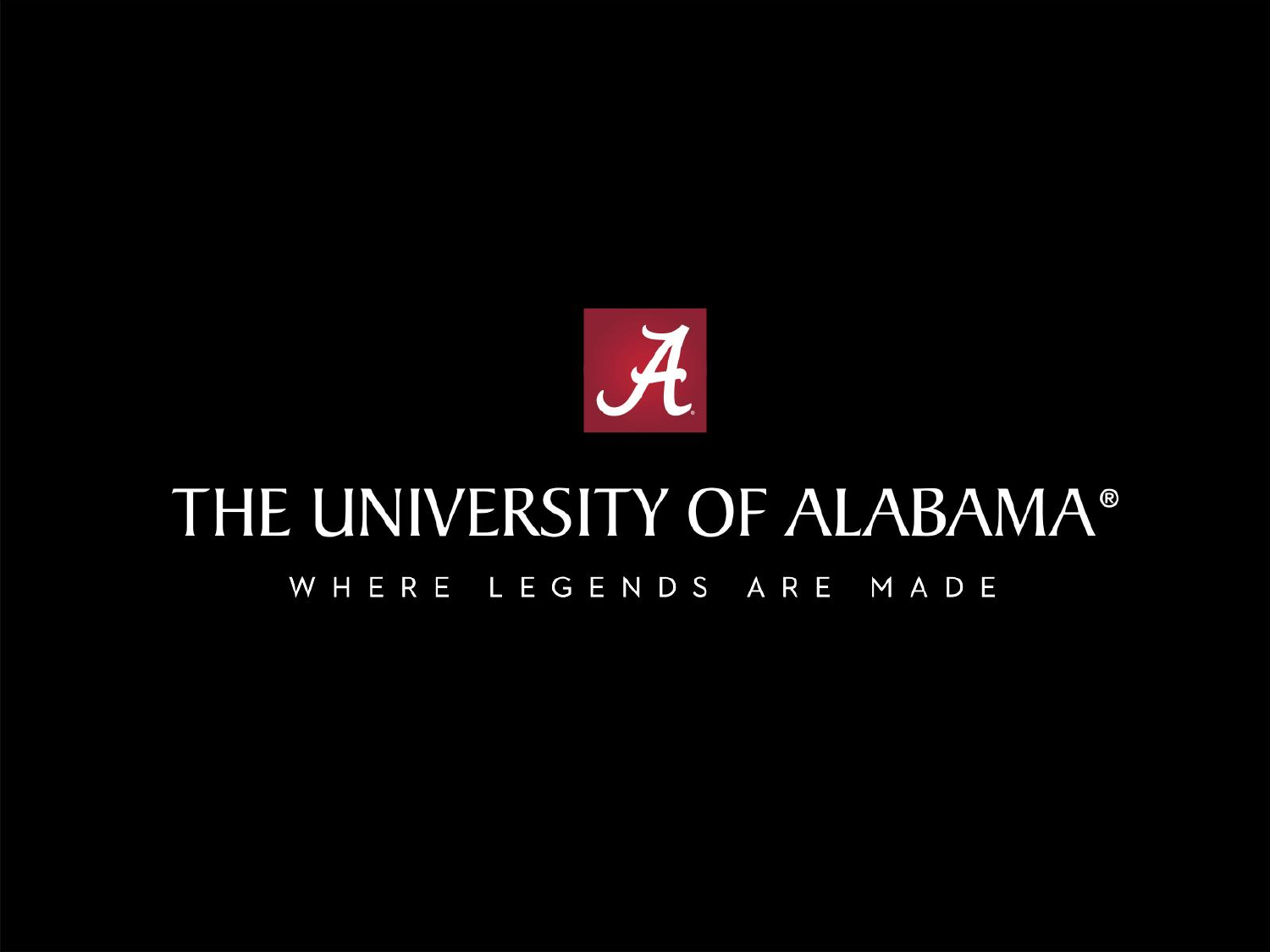# **Endowment Fund Training**

Understanding Endowments – Procedures, Calculations & Sources

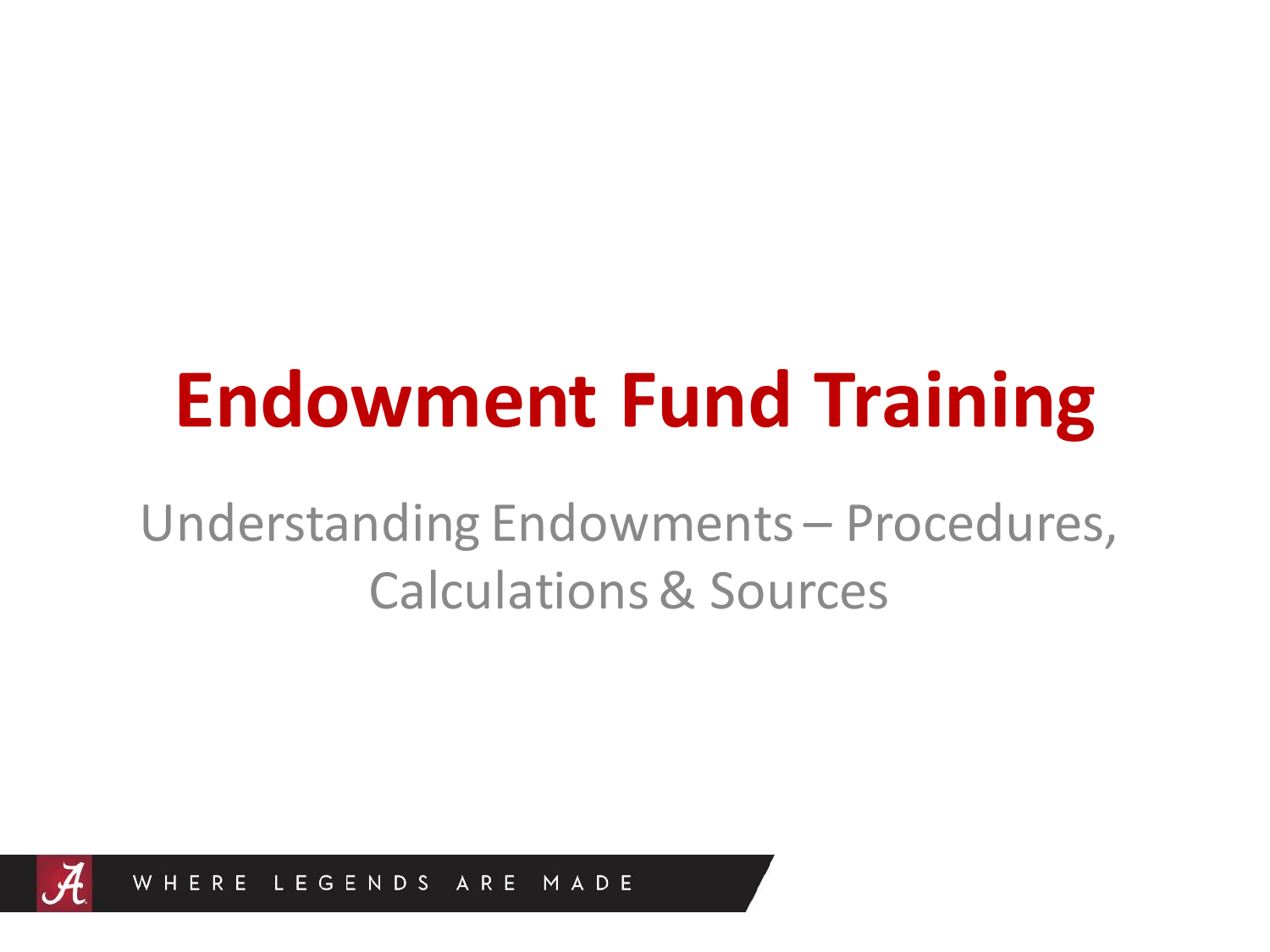## What Will You Learn?

We will discuss the definition of and types of endowments, funding levels of endowments and how they are invested, earnings calculations for endowment funds, legal documents associated with endowments, and sources of information.

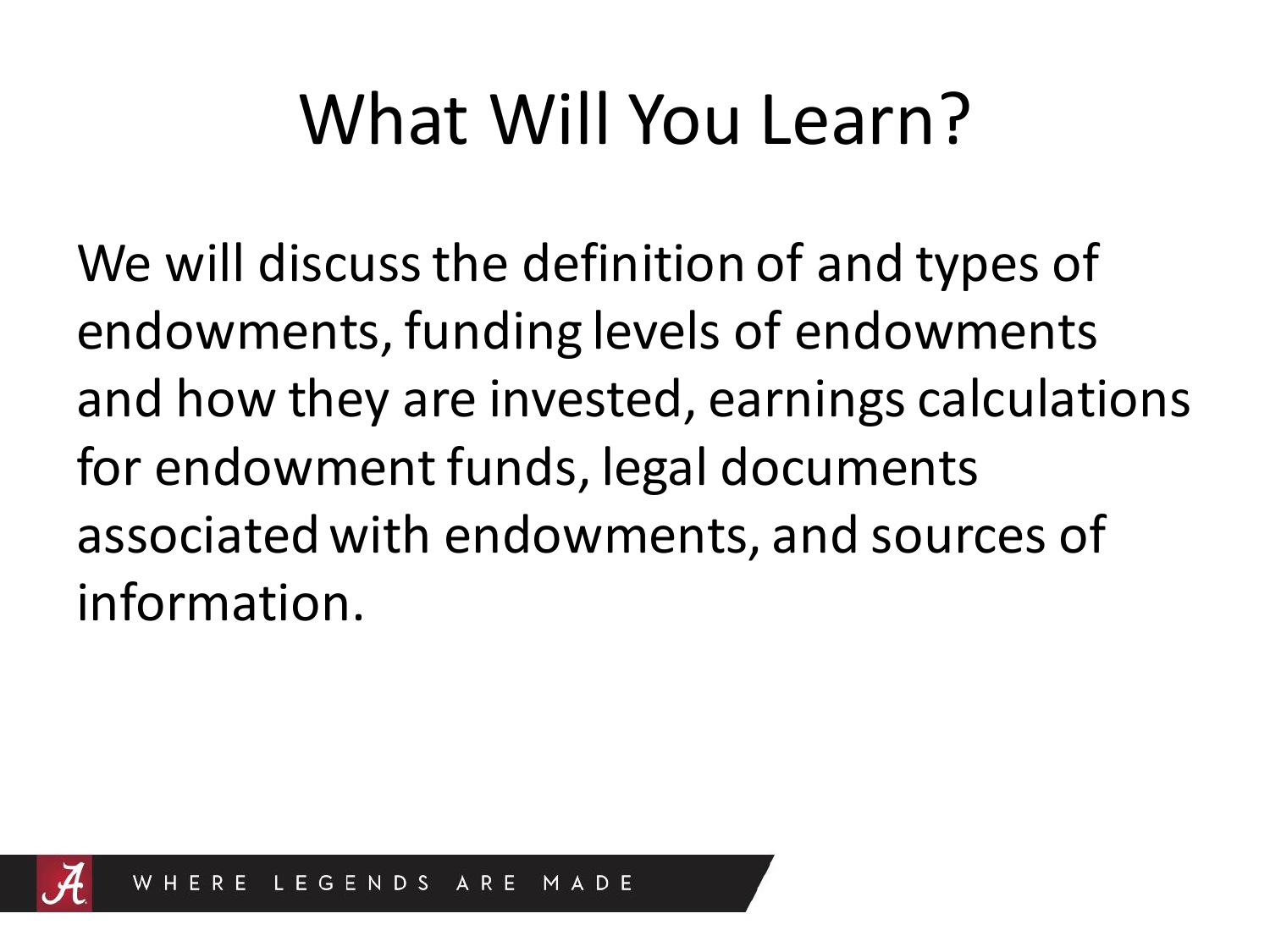# Definitions & Types

- Endowments are resources that are invested to produce current & future revenue, rather than being immediately expended
- Types True Endowment, Quasi Endowment, Term Endowment & To Be Endowed (Pending) Funds
- Each Endowment consists of a Corpus Fund and an Earnings (or Spending) Fund. To Be Endowed Funds are an exception.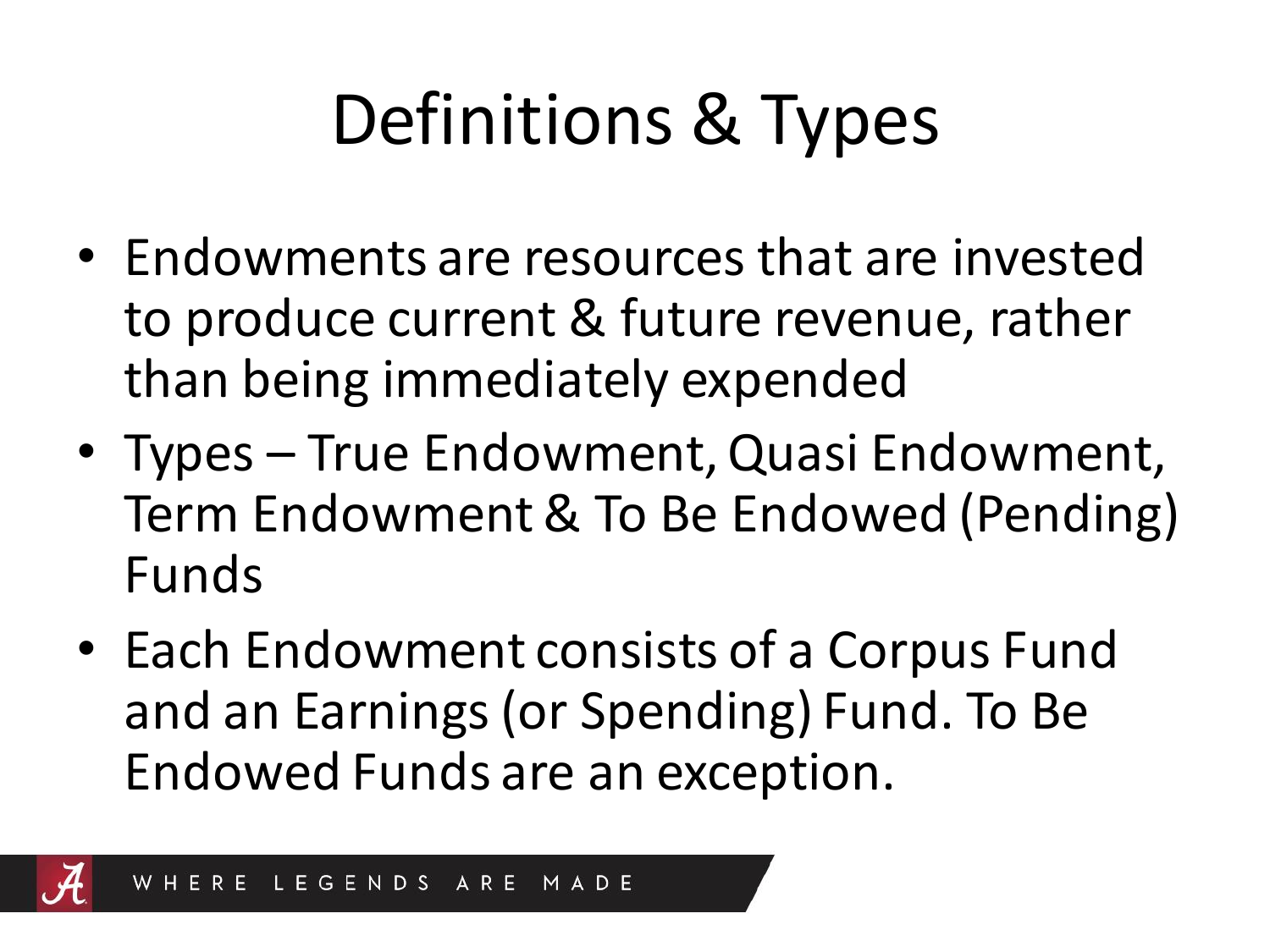# Definitions & Types

- Corpus Fund Principal amount, most often the gift amount from the donor
- Earnings (Spending) Fund The spendable income and gains earned on the corpus
- Book Value Original value of the fund contributions, including any earnings that are reinvested
- (Fair) Market Value The actual value of the fund at a specific point in time (changes monthly)
- Underwater Endowment Occurs when the market value is less than the book value

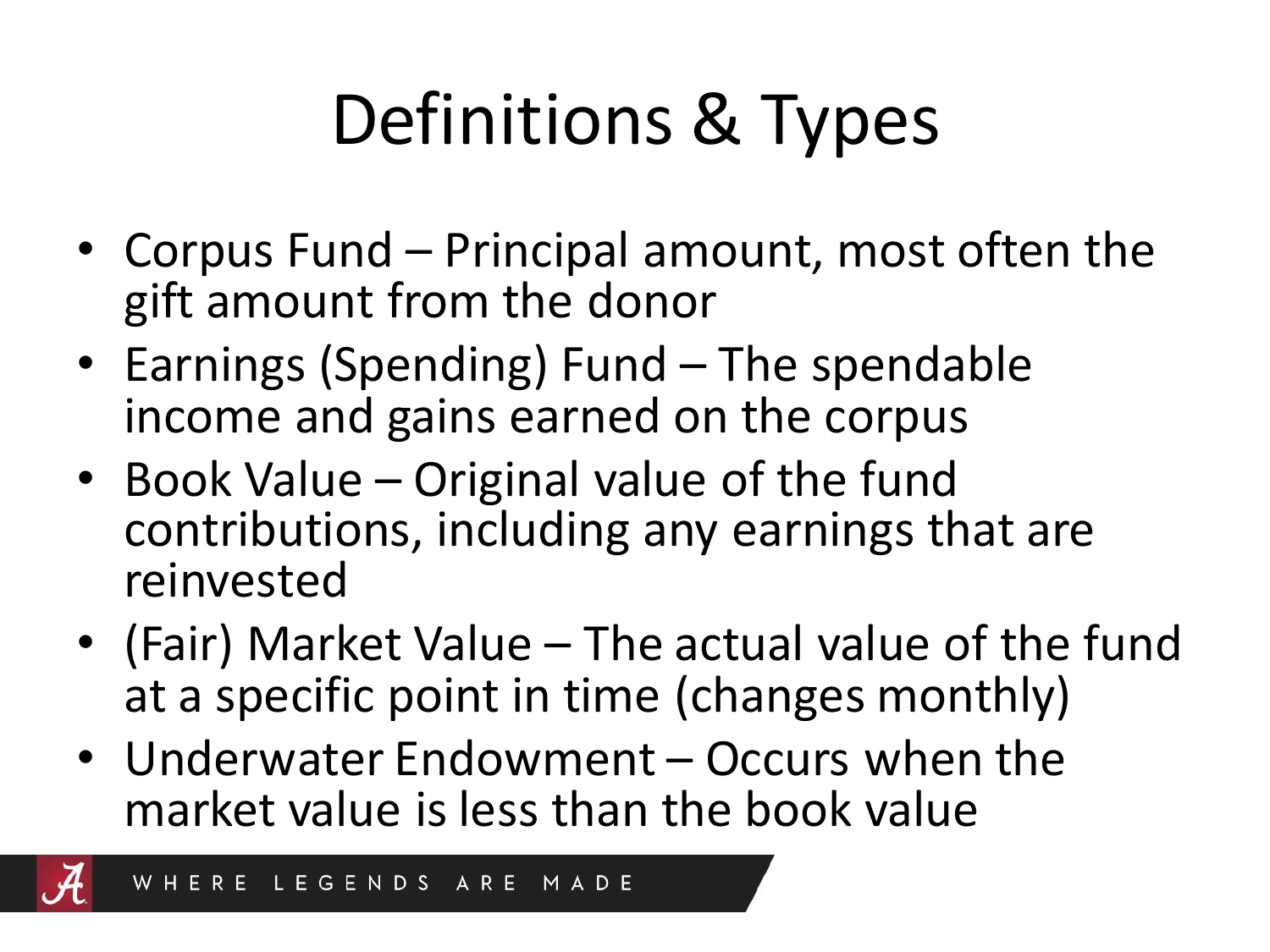#### True Endowment Funds

- A true endowment fund is one specified by the *donor* to be held in perpetuity and invested to produce income.
- The original principal, or corpus of the fund must remain intact and unspent.
- True endowments are classified as restricted assets. In rare instances, mainly on Chair funds, the income/gains earned is unrestricted.
	- True restricted Corpus 62xxx 63xxx or 64xxx, Earnings (Spending) 5xxxx
	- True restricted w/Unrestricted income Corpus 67xxx, Earnings (Spending) 15xxx

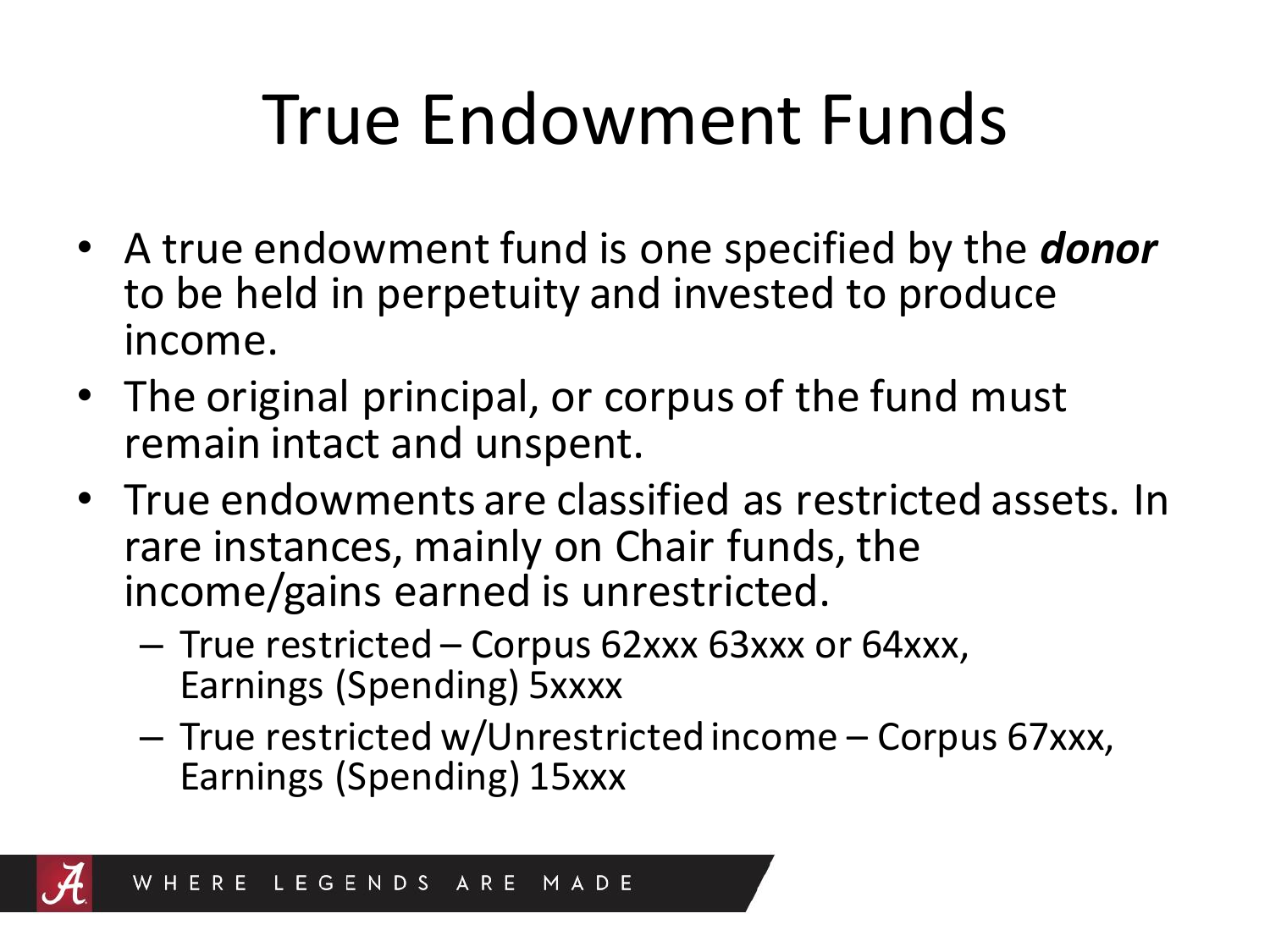## Quasi Endowment Funds

- A quasi endowment fund is one specified by the *Board* to be held in perpetuity and invested to produce income.
- The original principal, or corpus, of the fund can be spent with Board approval.
- Quasi endowments can be restricted or unrestricted based on the source of the funds.
	- Quasi restricted Corpus 611xx or 612xx, Earnings (Spending) 5xxxx
	- Quasi unrestricted Corpus 615xx, Earnings (Spending) 155xx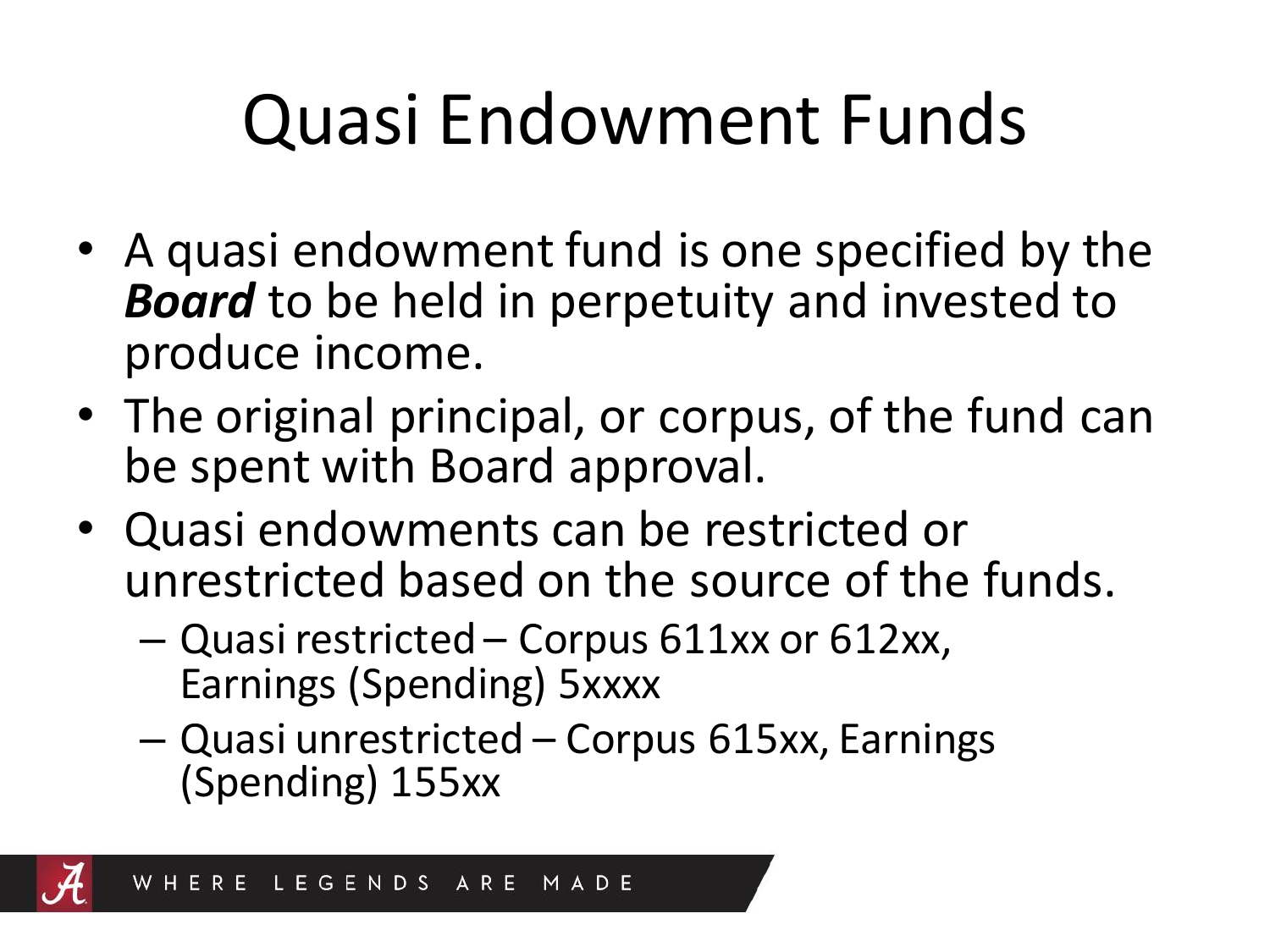#### Term Endowment Funds

- A term endowment fund is one in which the corpus is specified by the *donor*to be held for a specified time or until a specified event occurs.
- The corpus amount, in most cases, would become expendable after the terms are met.
- UA only has one term endowment.

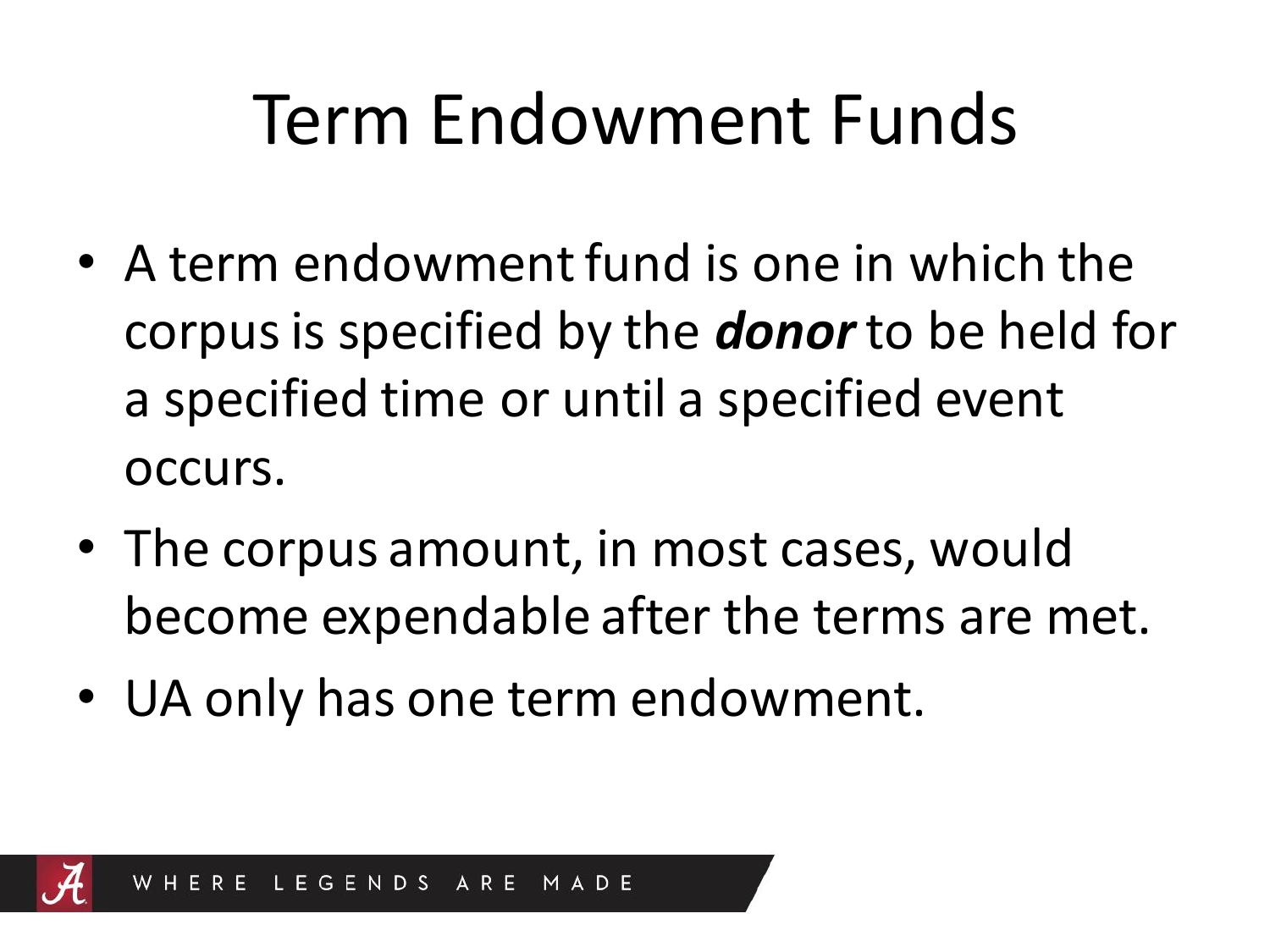# To Be Endowed (Pending)

- To Be Endowed funds are funds that will be endowed once they reach the appropriate endowment level.
- Earnings are reinvested in the corpus until the corpus reaches the endowment level, therefore no earnings (spending) fund exists.
- To Be Endowed funds are restricted. No spending is allowed from the funds and the entire balance, including reinvested earnings, is moved to a new corpus fund once the endowment level is attained. An earnings fund is then created from which spending is allowed.
- Fund number: 39xxx

LEGENDS ARE MADE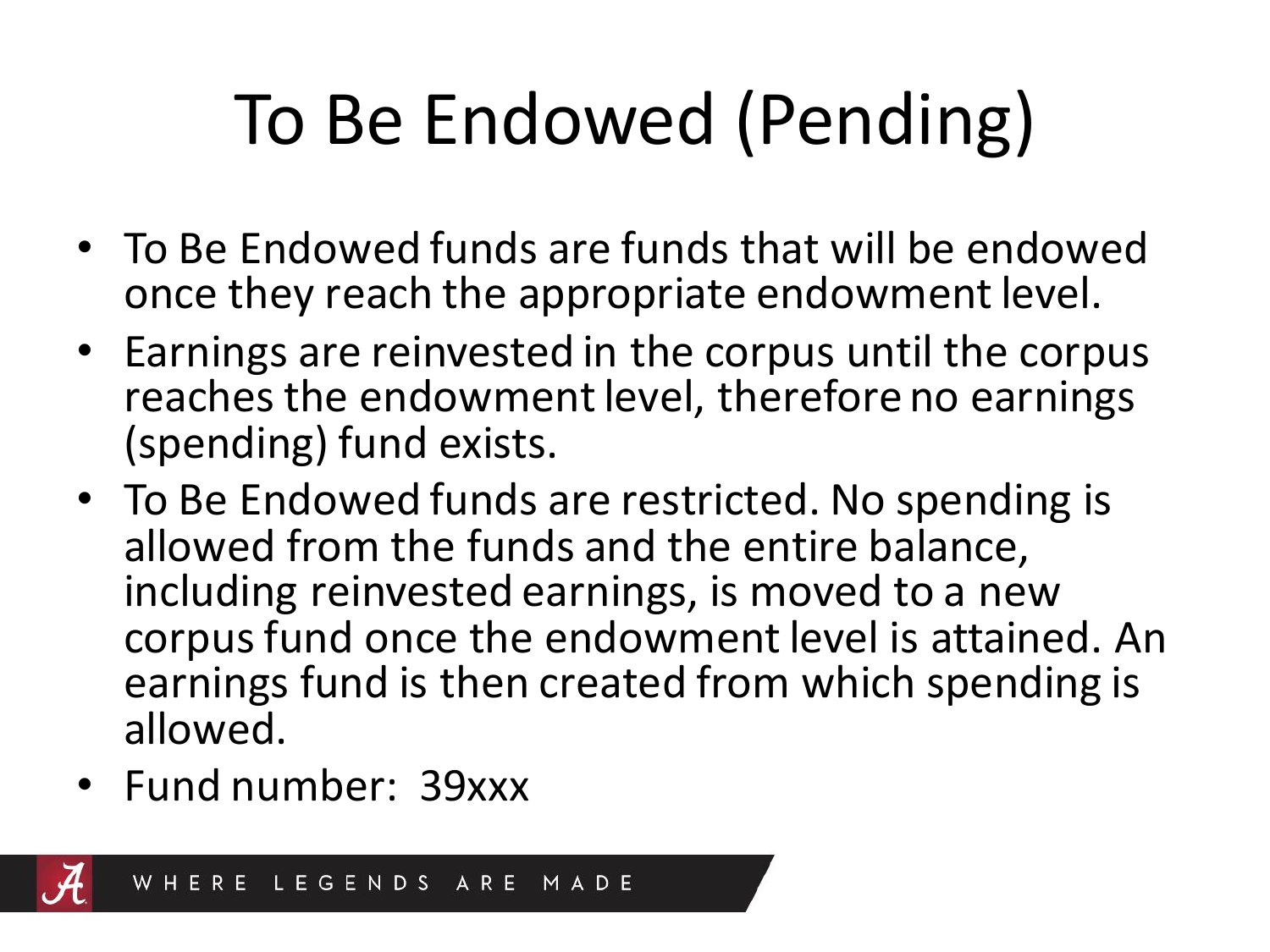#### Endowment Levels

- Endowments are established at various funding levels, currently ranging between \$25,000 for an endowed scholarship or support fund to \$3,000,000 for an endowed Deanship.
- UA's Naming Guidelines are revised periodically. Current minimum amounts for funding levels are available in the Office of Development.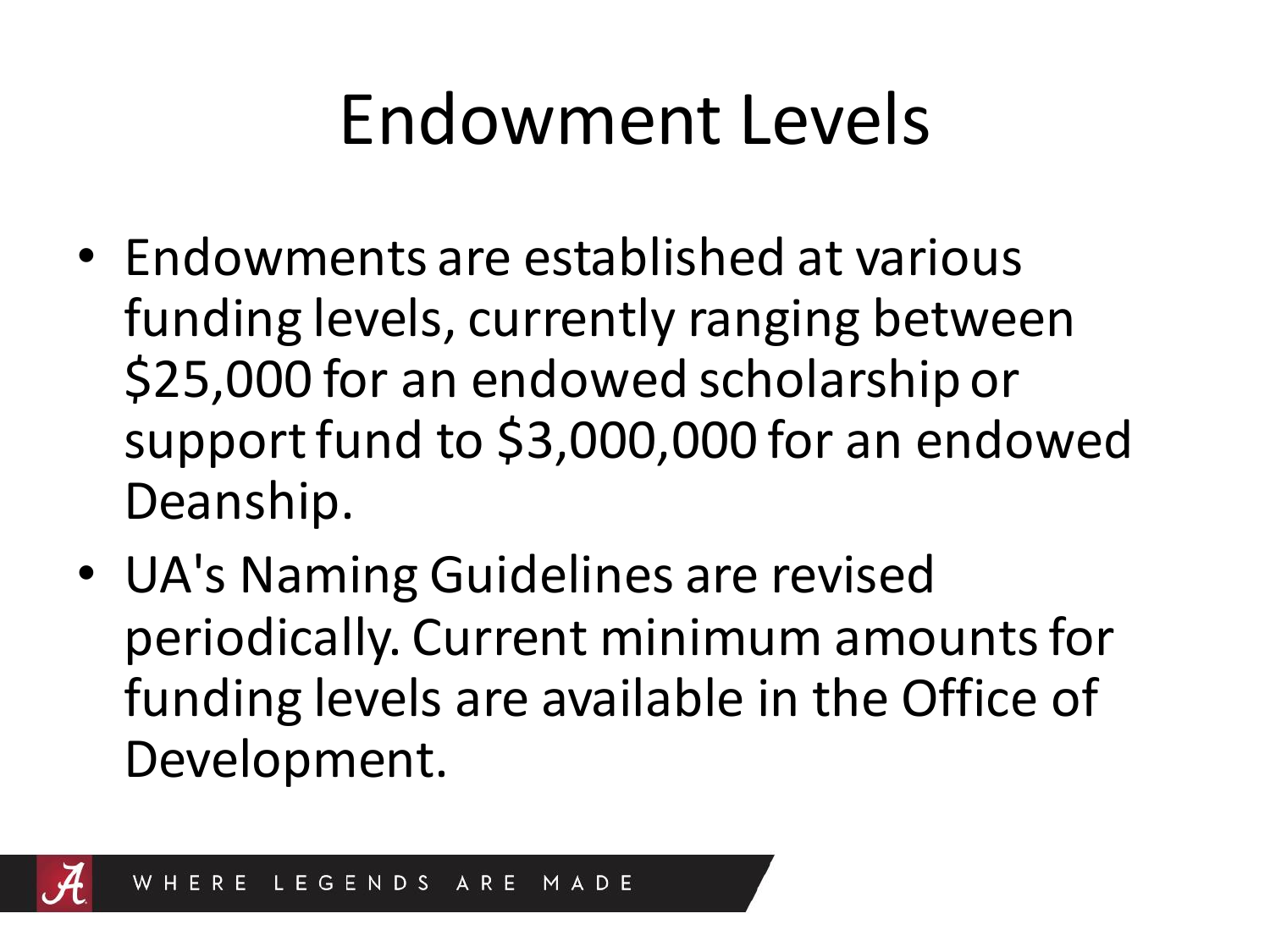# HOW ARE ENDOWED FUNDS INVESTED?

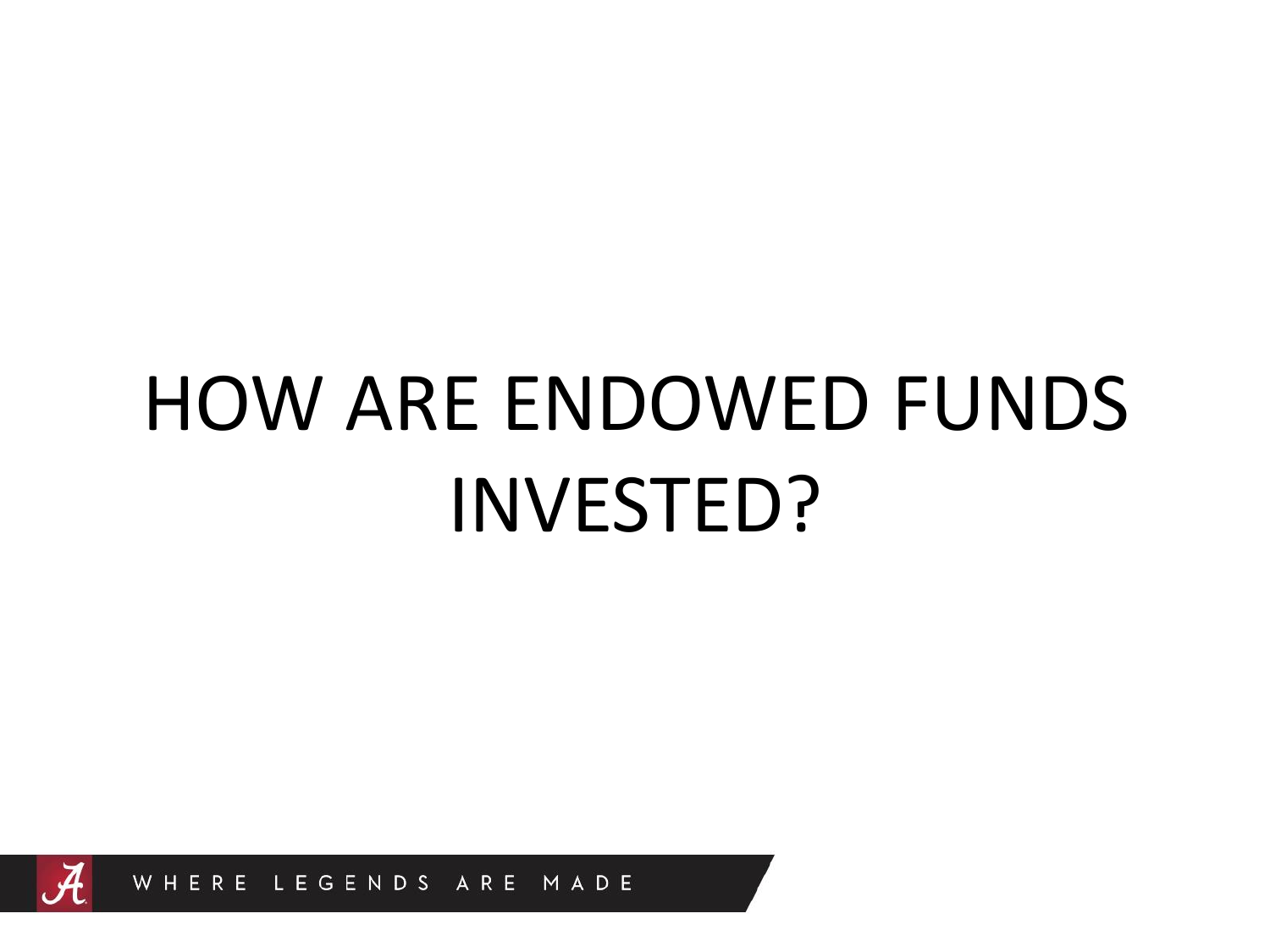#### Investment Process of Cash Gift to Endowment



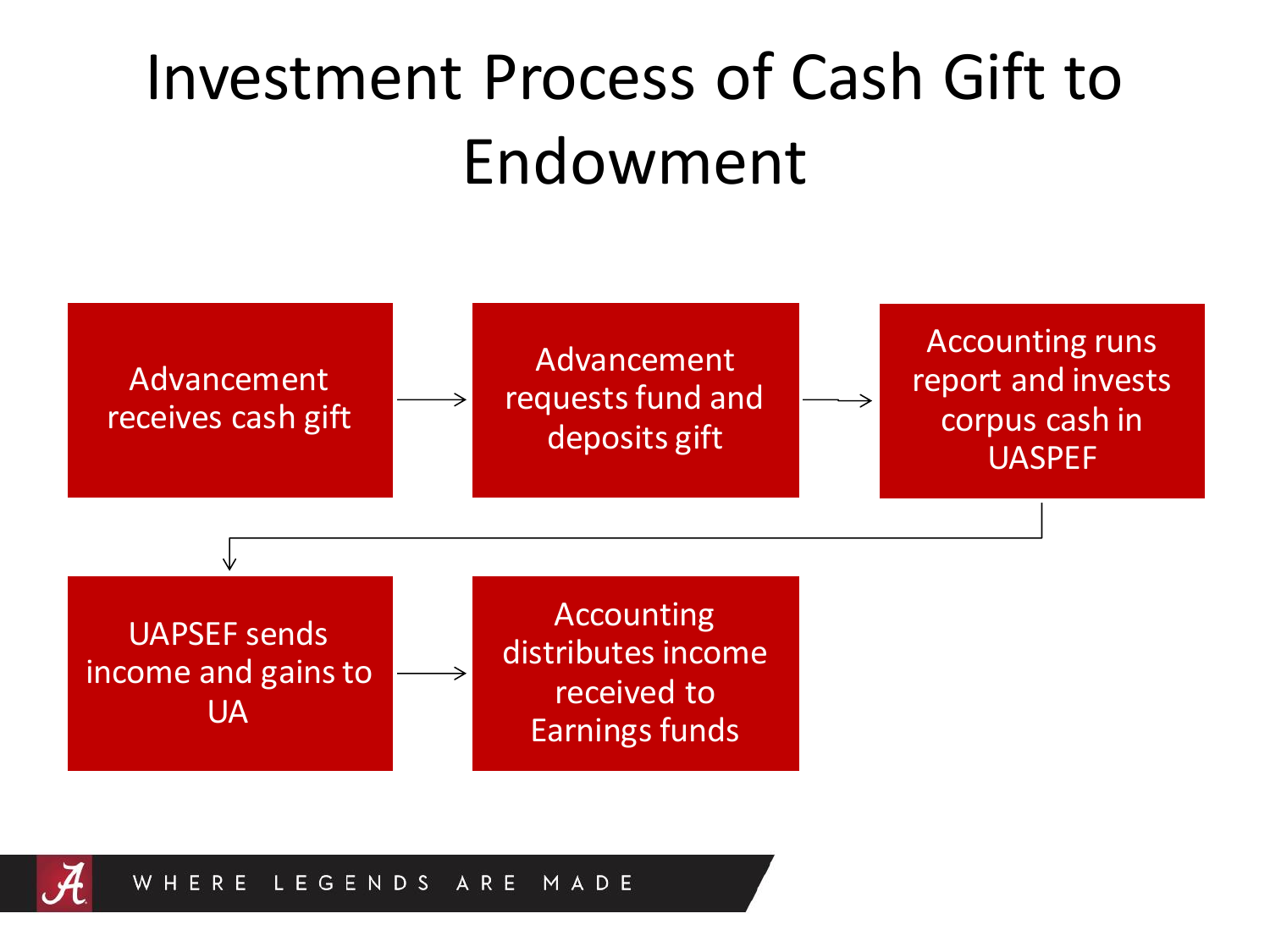#### Investment Process of Stock Gift to Endowment

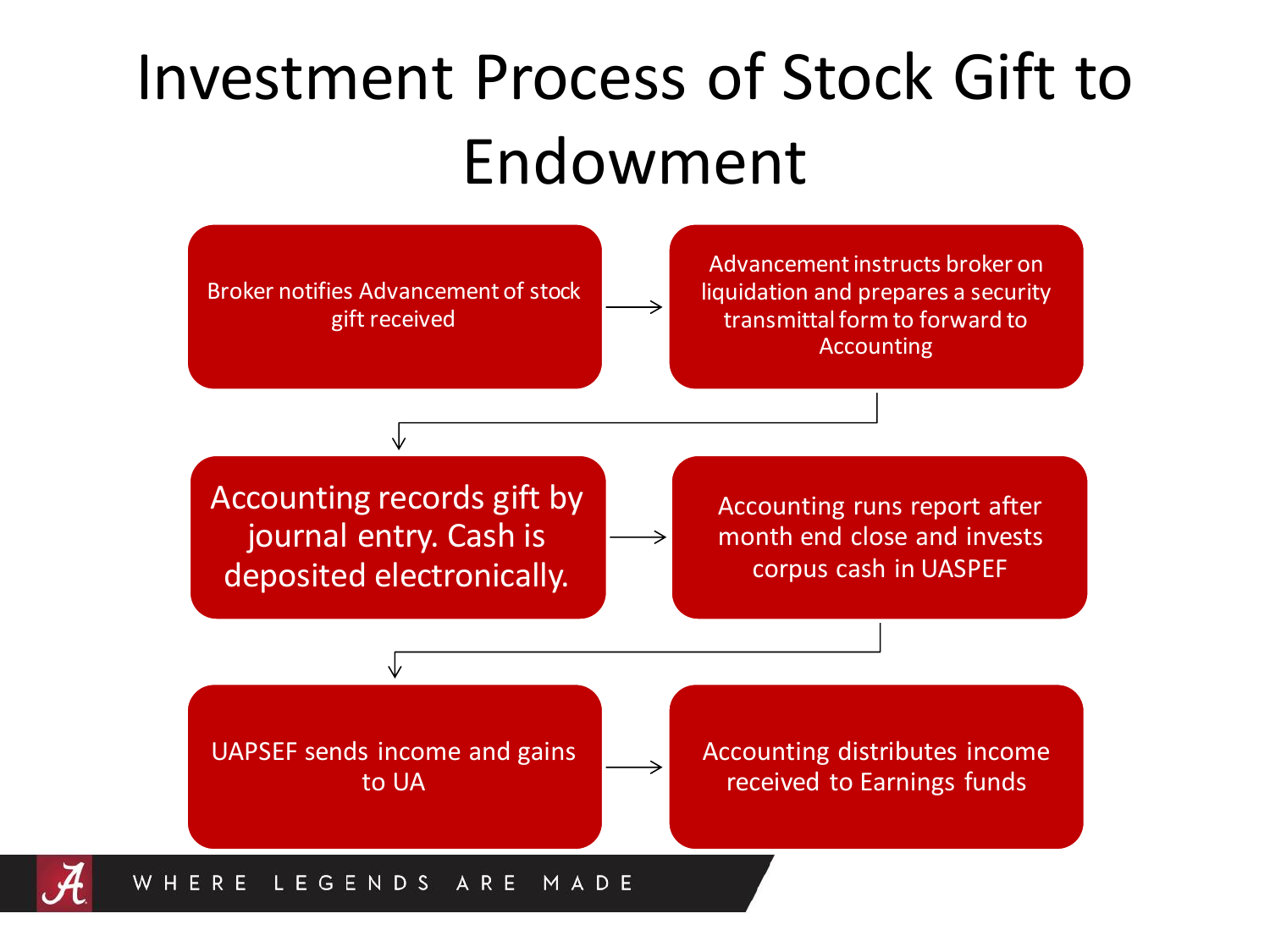#### Investment of Endowed Funds

- As a general rule, all endowments from the three campuses (UA, UAB, UAH) and most Foundations are held and invested by the System Office ("Pooled" together) and are administered and reviewed by the investment committee of the Board of Trustees.
- UASPEF University of Alabama System Pooled Endowment Fund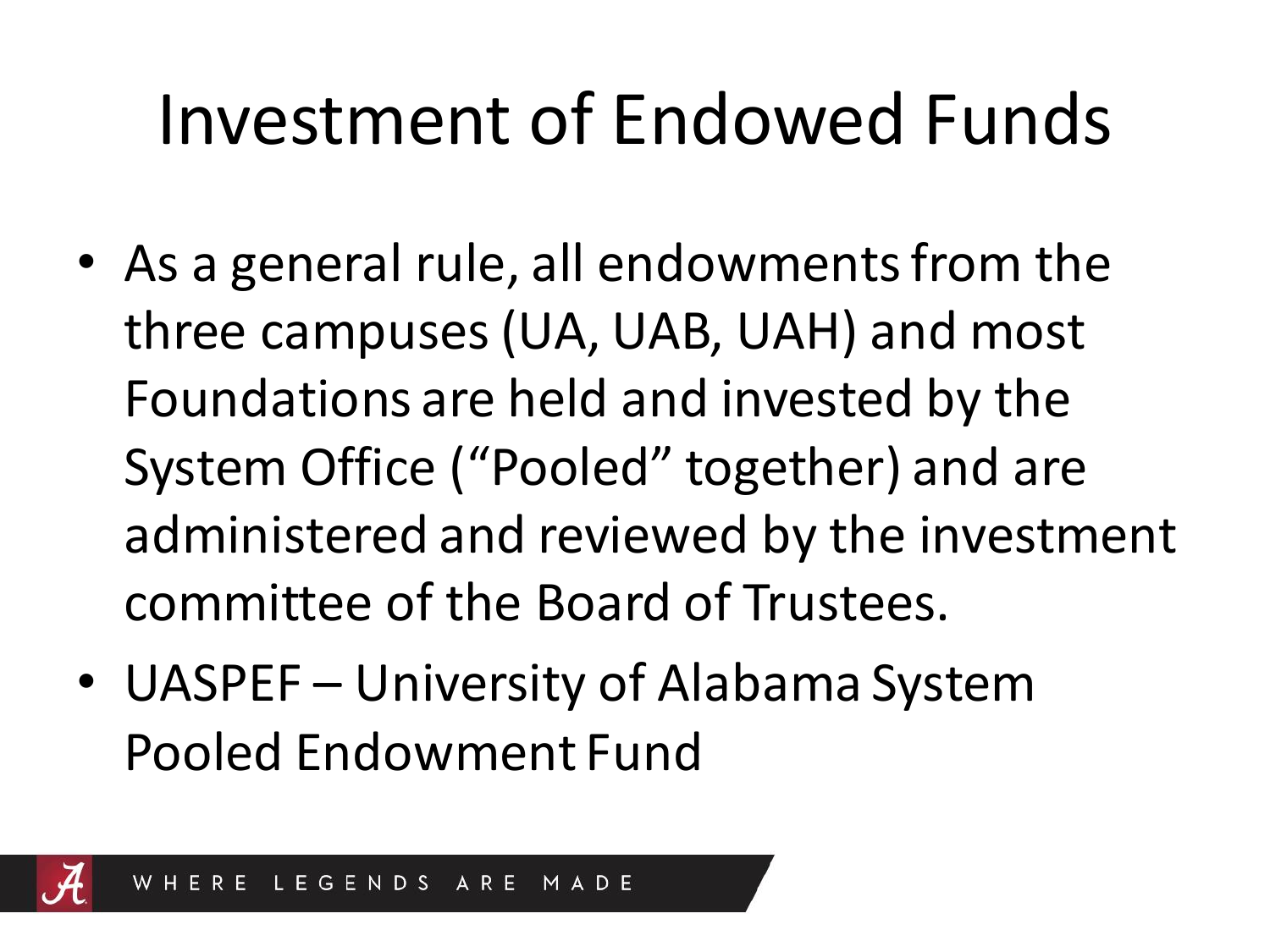## Investment of Endowed Funds

- Each endowment fund invested in the UASPEF owns shares (or units) of the total pooled investment.
- The number of units purchased by a gift is determined by the value of each unit at the most recent month end date. The value changes monthly.
	- Timing example:

Assume a donor gives \$100,000 on January 10, 2019. Accounting pulls all cash amounts for the month of January after the month is closed. Cash is wired to the UASPEF in February 2019. If the value of each unit in the pool is \$2.5 at January 31, 2019, the gift would purchase 40,000 units.

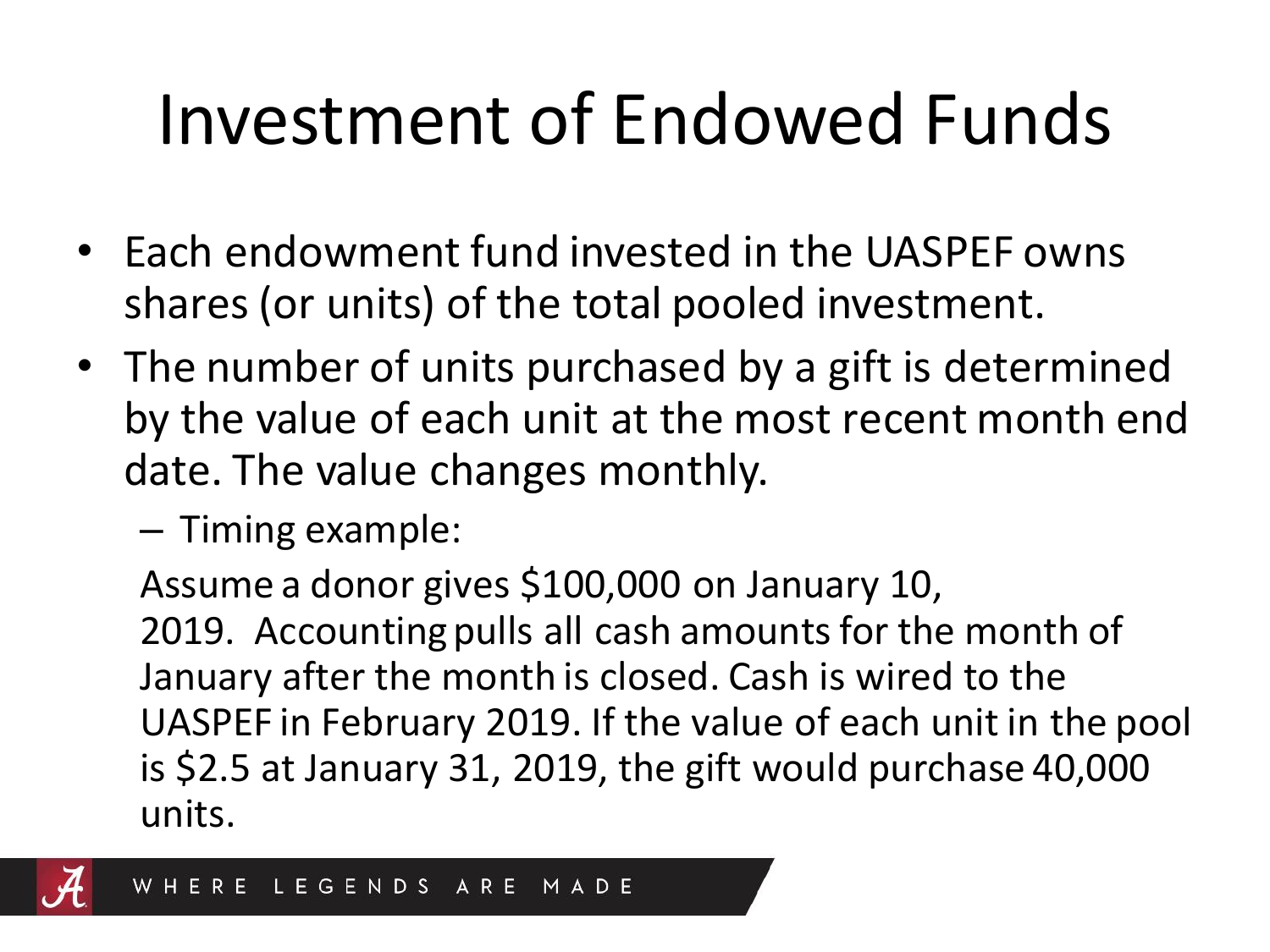## Endowment Earnings

- Each endowment fund receives a proportionate amount of the total investment income and gains of the pool based on the shares (or units) owned.
- Endowment Spending Policy In order to provide a sustainable level of income, the earnings currently distributed is 4.5% of the average five-year unit value.
- Actual income earned is distributed. If the market value is above the book value, additional gains are distributed as income to reach the full spending rate.

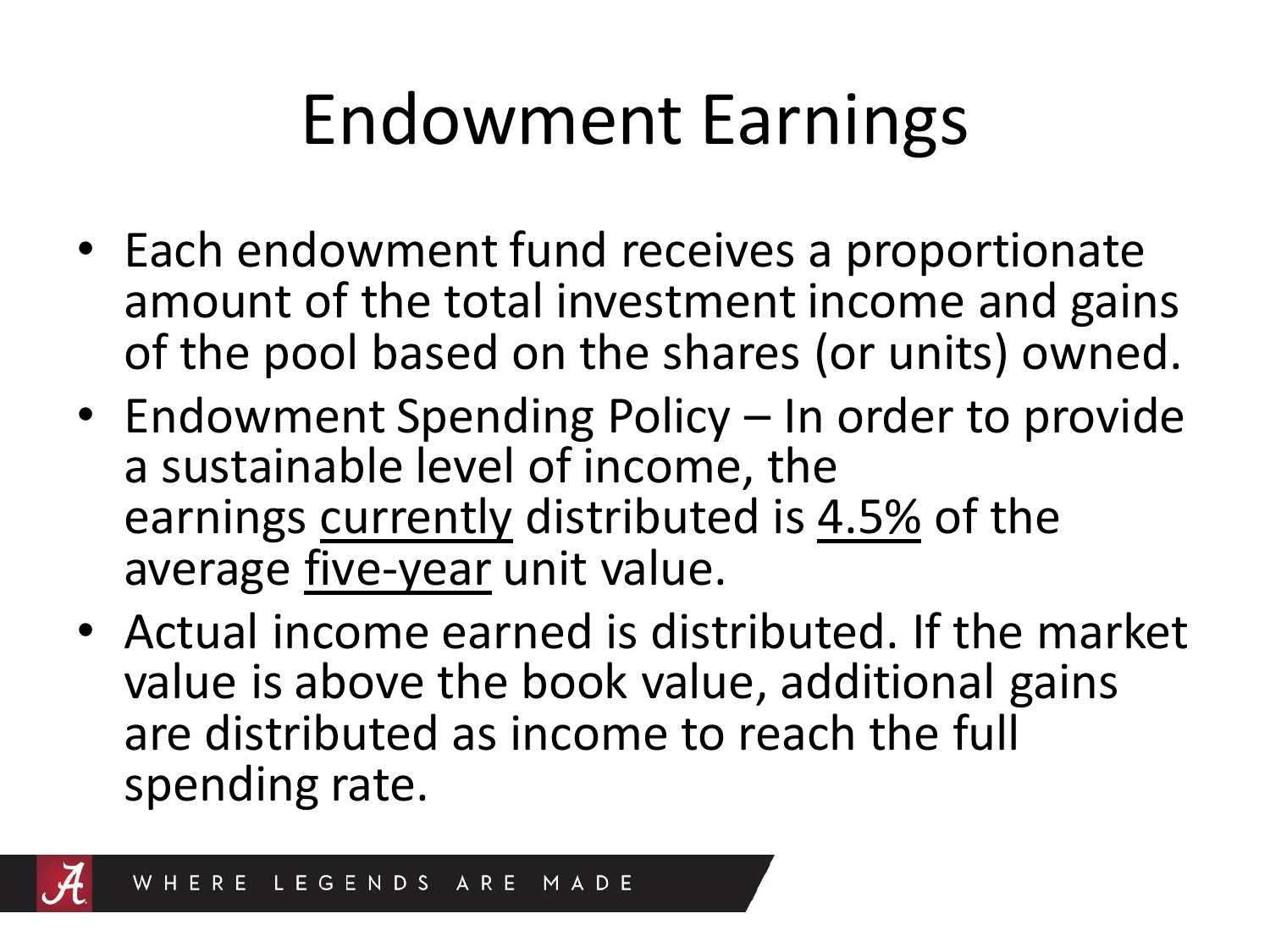## Spending Rate

- FY18 & forward spending rate 4.5% of the average five-year unit value
- FY17 & prior years spending rate 5.0% of the average three-year unit value
- See worksheet #1 for spending rate calculation
- See worksheet #2 for endowment income example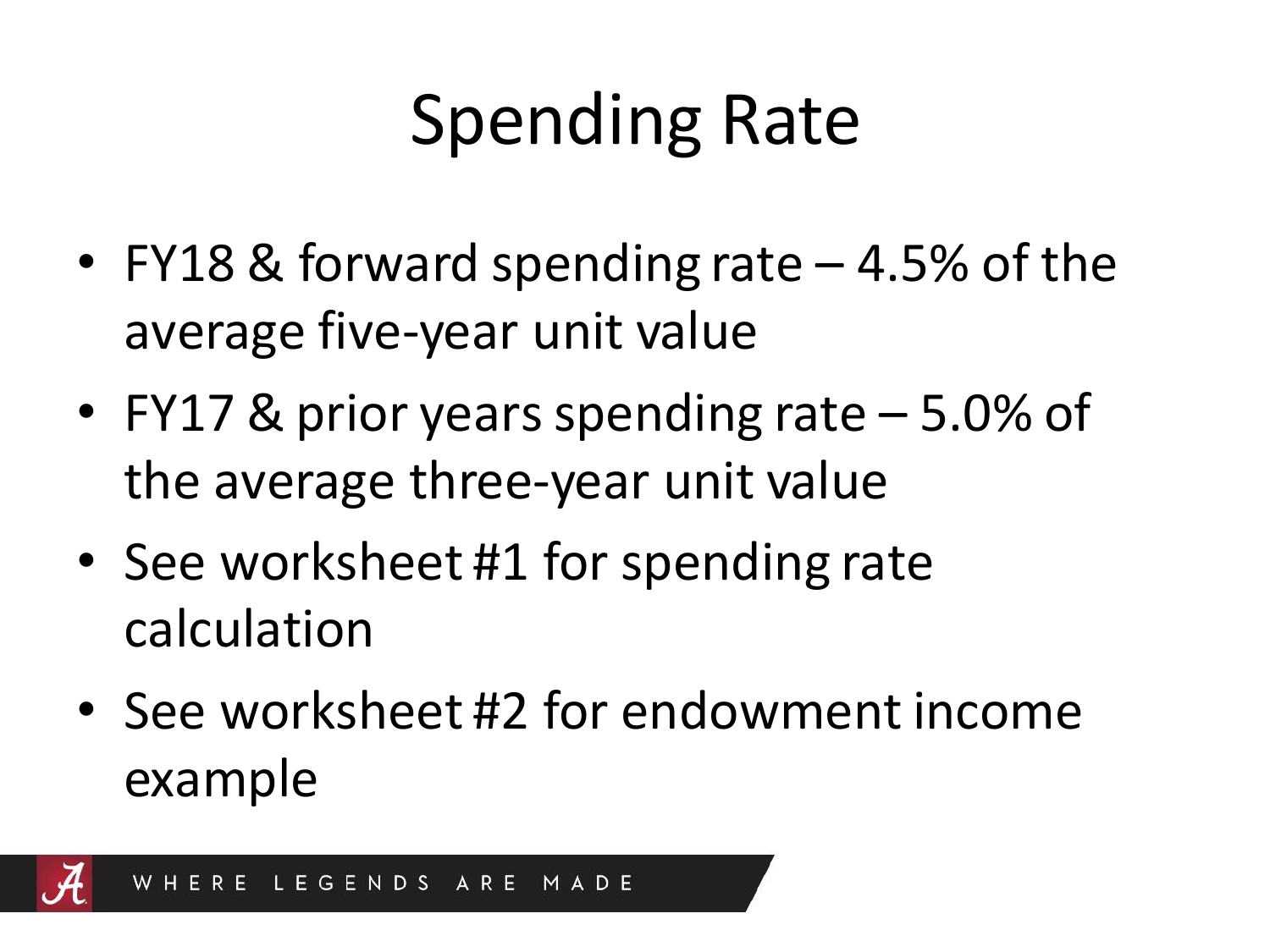## Return of Gains

- Gains are returned for any quarter that a fund is underwater (market value below book value)
- Gains are returned for the first year a fund is invested at endowment level
- Funds invested prior to 9/30/17 are exempt from first year return provision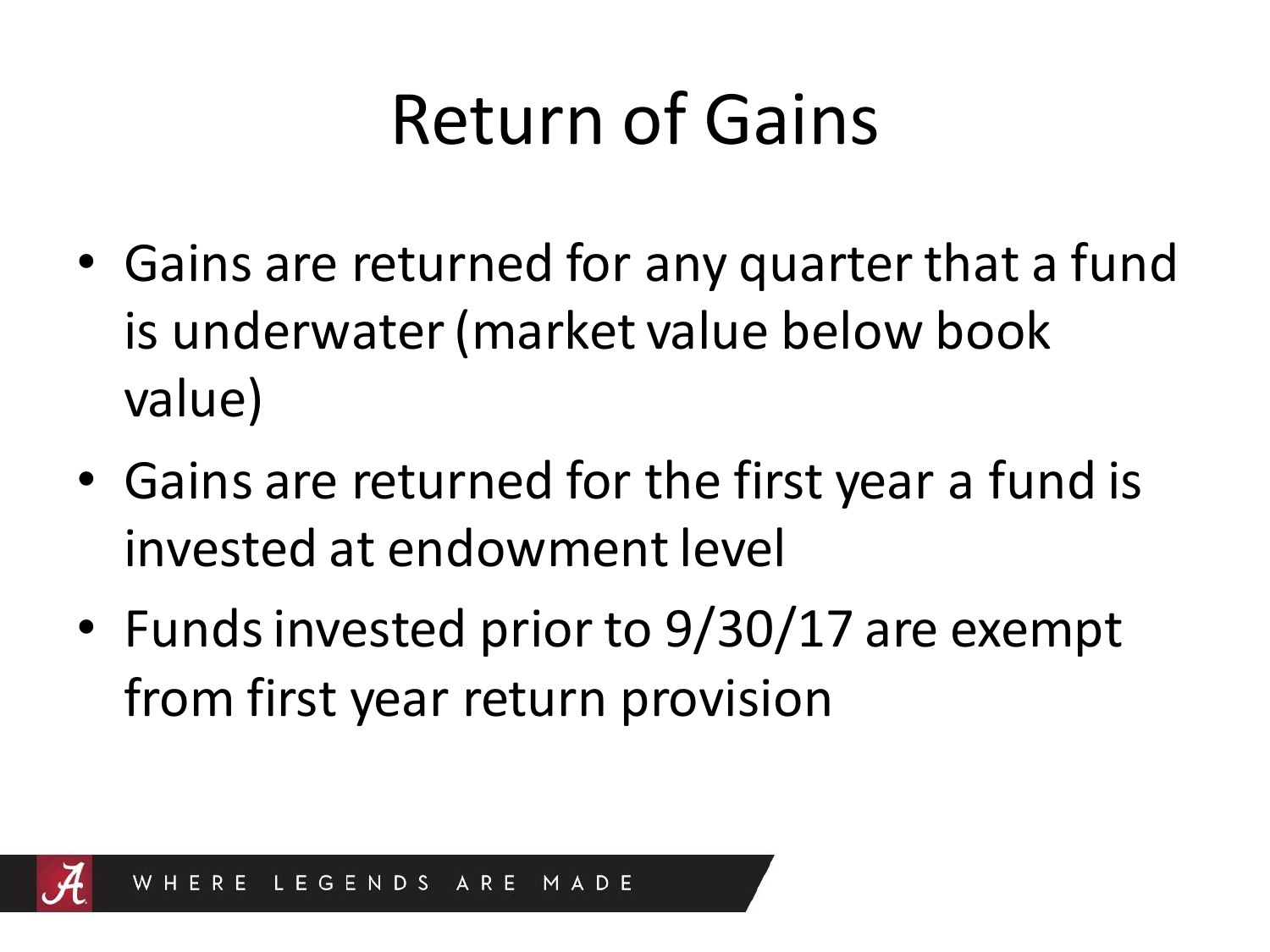## Return of Gains

- Return increases units owned by the fund
- Return does not increase book value, unlike reinvested earnings on TBE funds or those that reinvest per donor stipulation
- Return of gains will decrease overall spendable earnings posted to the fund for the year. This is vital to remember when reviewing scholarship projections.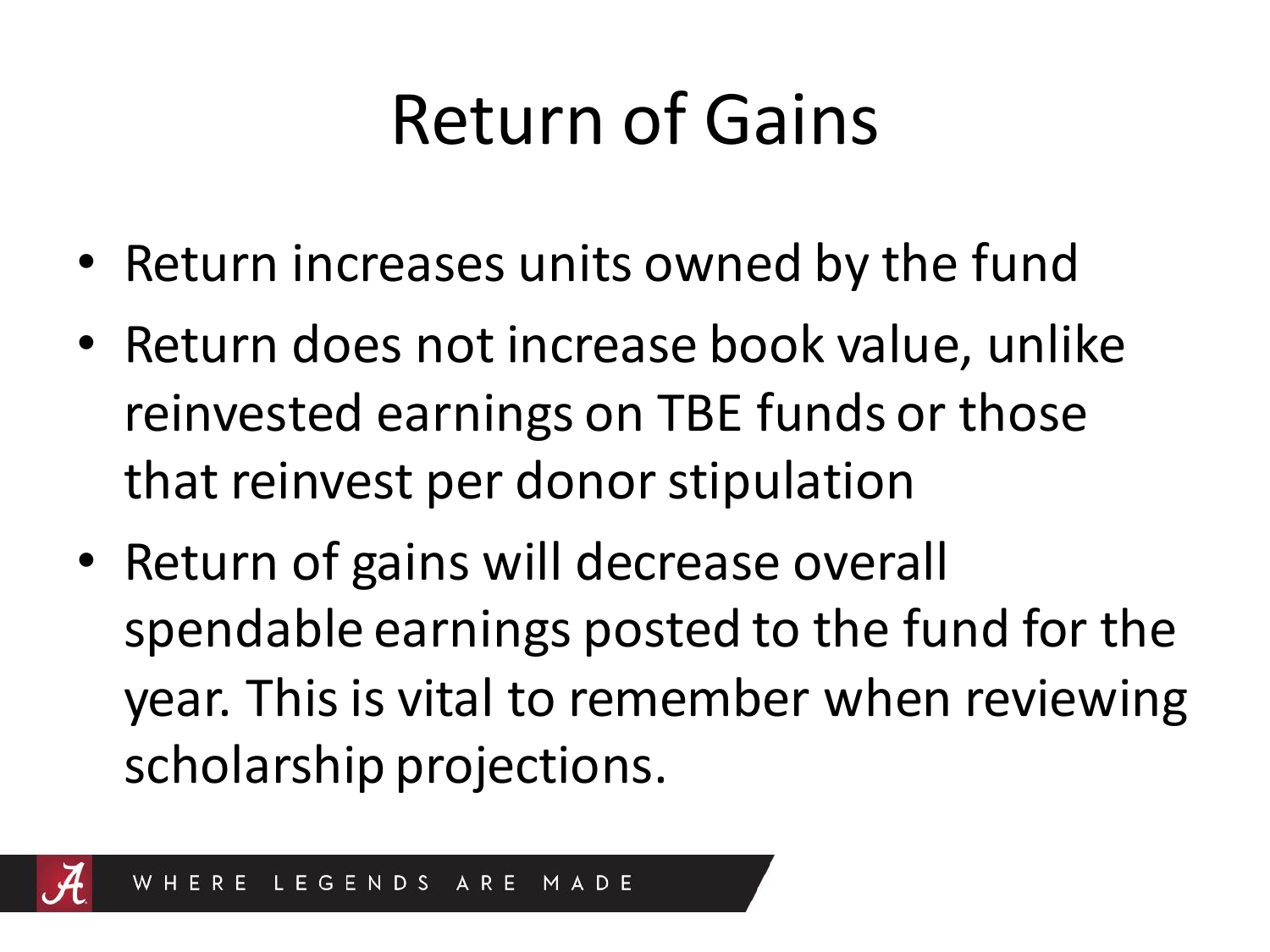#### Endowment Documents

Memorandum of Agreement (MOA) –

A University document that describes a mutual agreement between the donor and the University regarding a gift to the University. Its main purpose is to outline the details and use of the gift, including the restrictions, directions, purposes or intentions of the donor(s).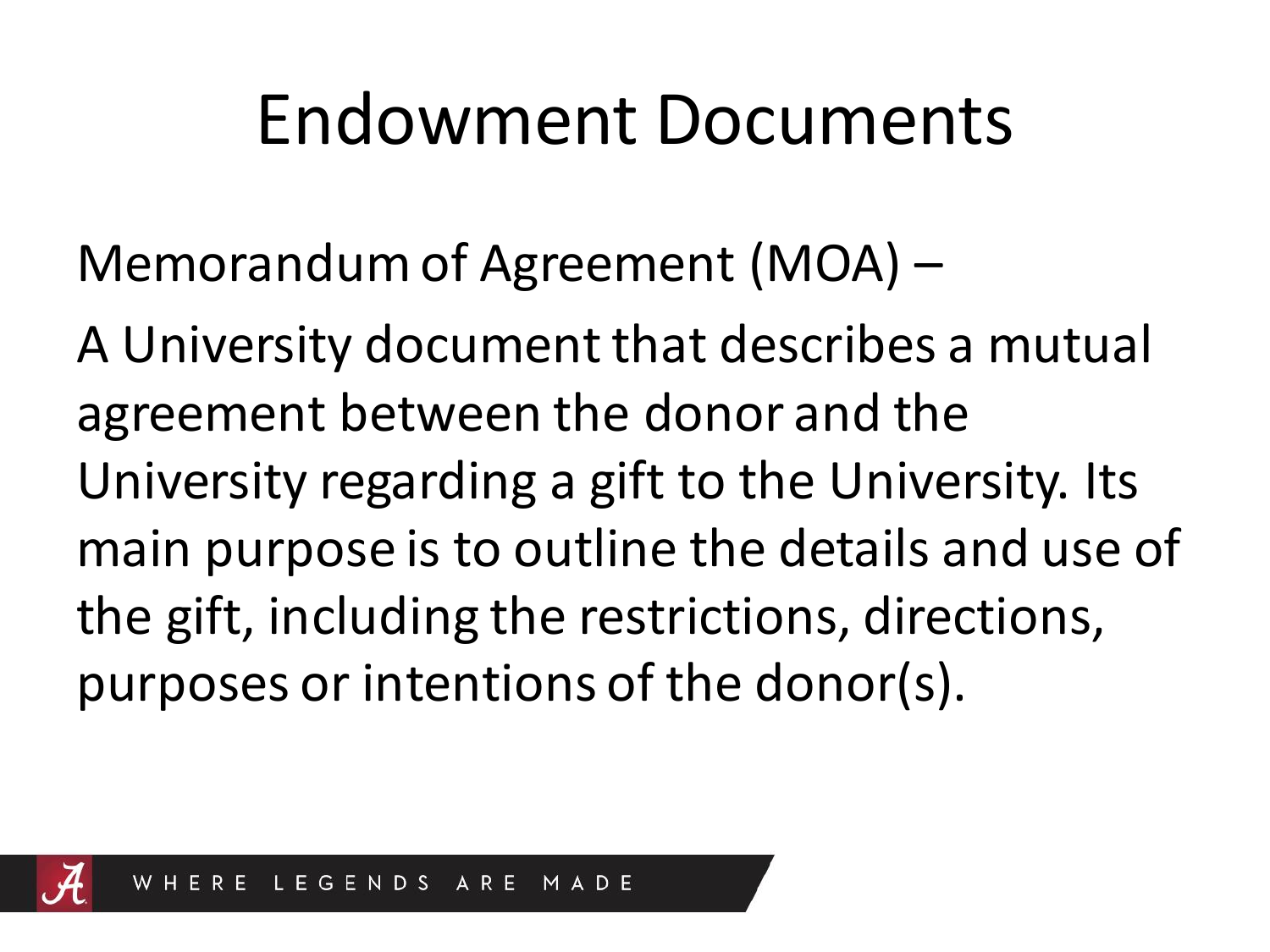#### Endowment Documents

Resolution of the Board of Trustees –

All UA endowments must be accepted by the UAS BOT at the time minimum endowment levels are attained. Resolutions are recommended by the President to the UAS Chancellor who submits them to the board. Resolutions adopted by the board are public documents and are part of the University's historical record.

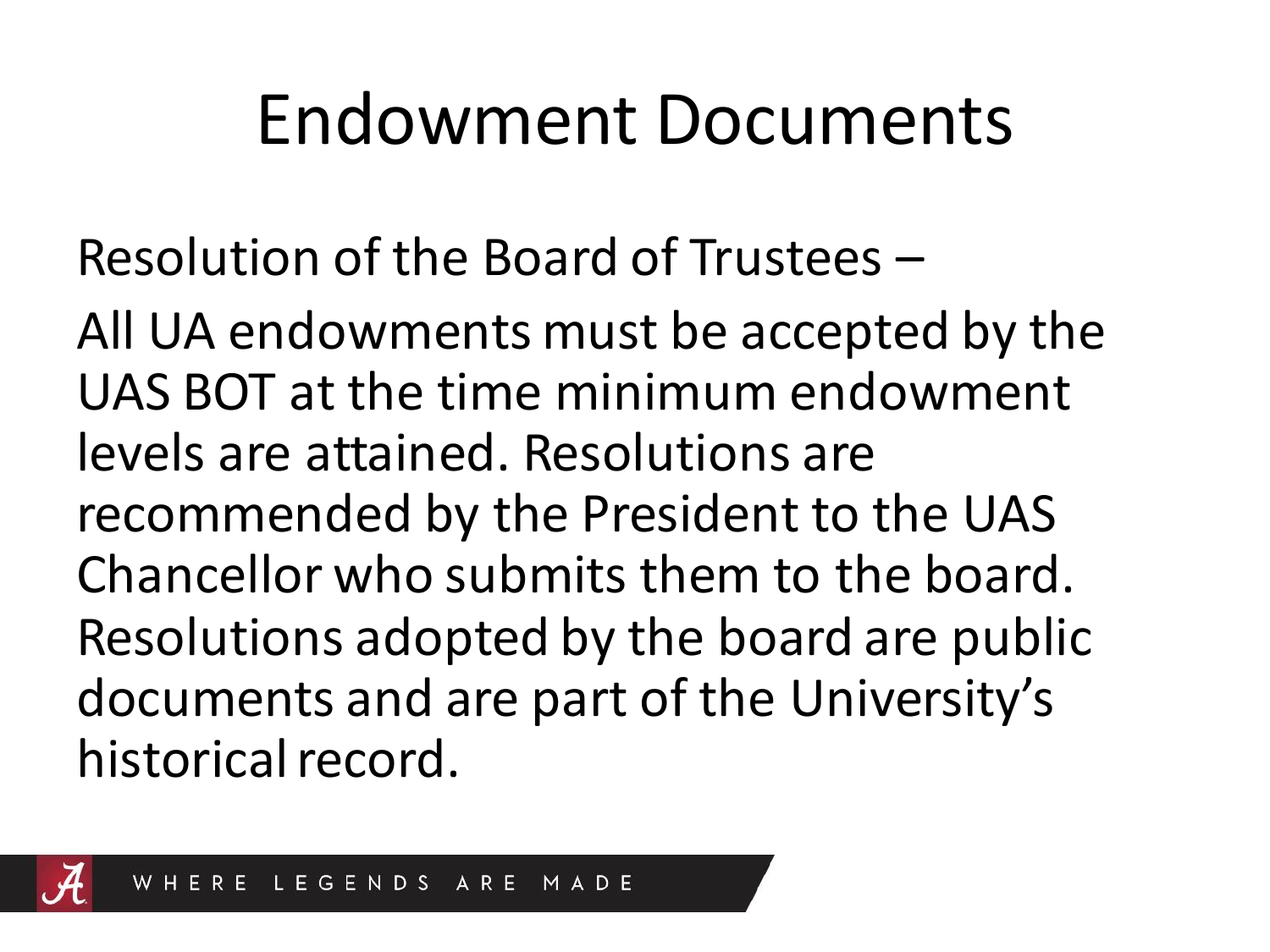## Possible Donor Specifications

- Specific college or department
- Specific purpose (Scholarship, Professorship, etc.)
- Student from specific geographical location or background
- Separately invested requirement that the gift be invested outside of the UASPEF, such as in stocks.
	- Fund corpus typically is in the 665xx fund range, unless it has a UASPEF portion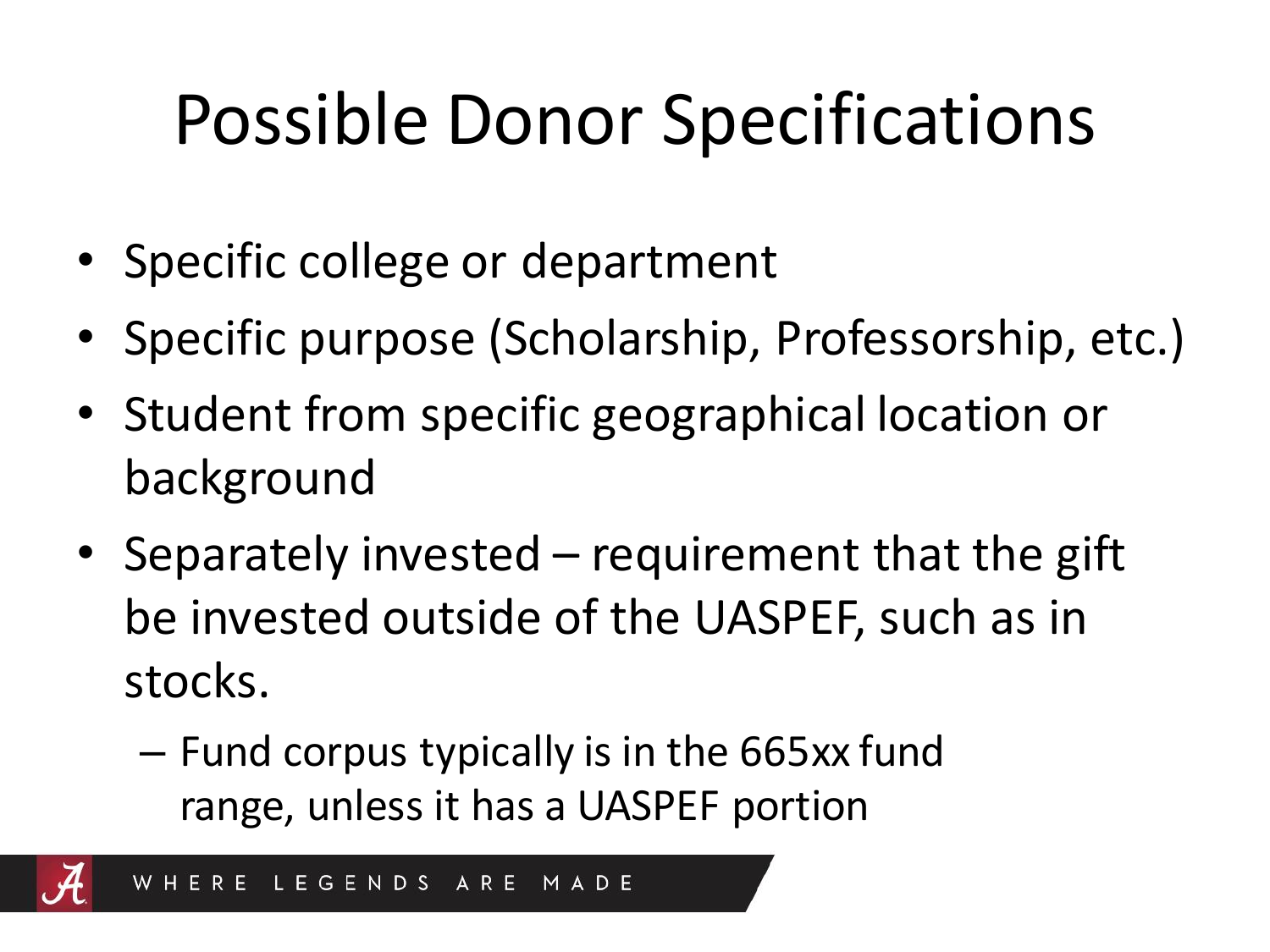#### Donor Specifications-*Retired Policies*

- Reinvestment of specific earnings percentage or amount, typically 10% of the income amount or yearly unspent earnings.
- "1231" fund stipulation that the award or expenditure is limited to earnings that had accumulated as of December 31 of the year preceding the award (or expenditure)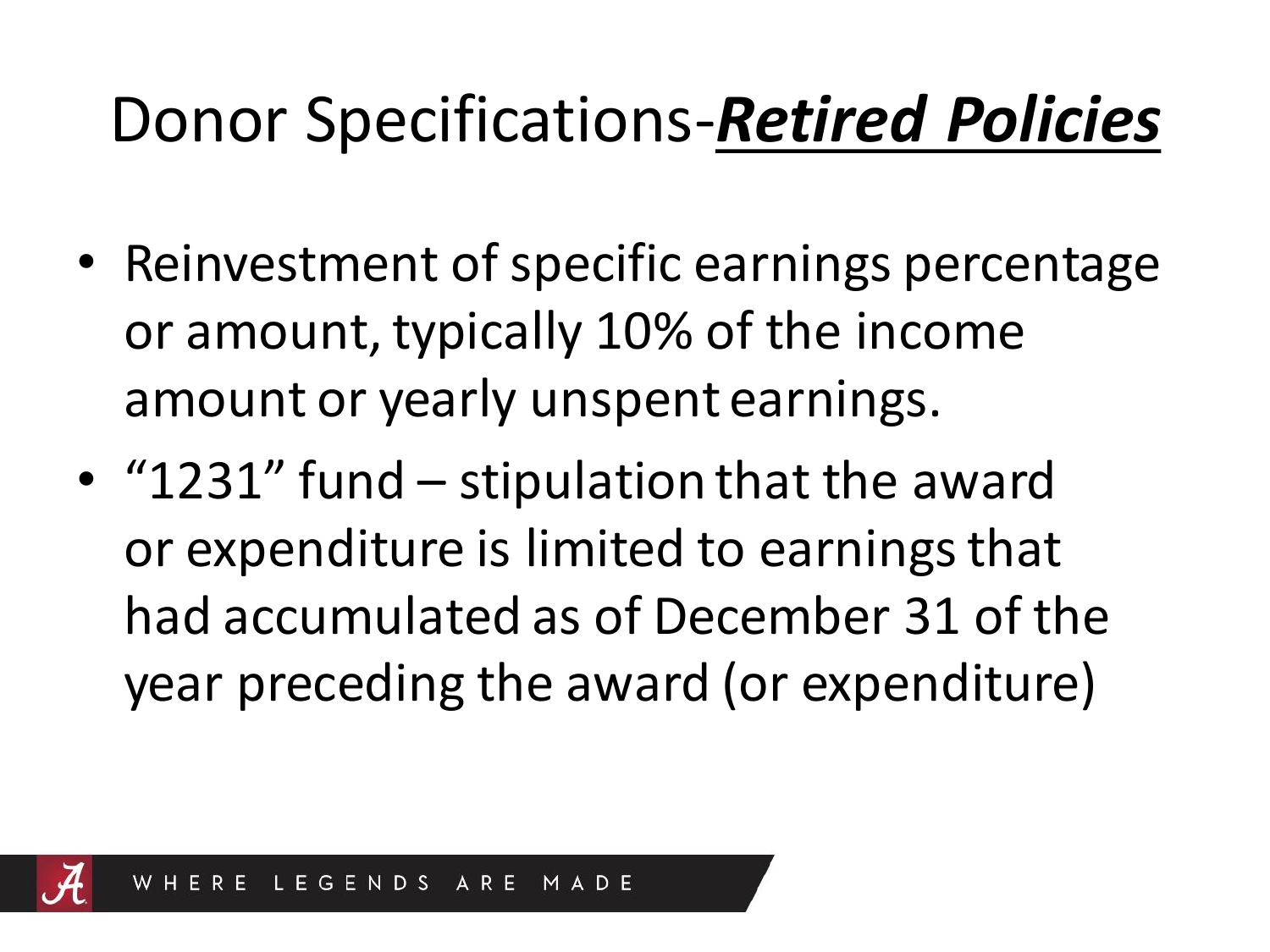# Policy on Reinvesting Earnings

- UA does *not* establish new endowments with a donor requirement to reinvest earnings. Provisions for preserving the corpus value are built into the UA System spending policy. Earnings are expected to be used in a timely manner per donor specification.
- An exception to this policy is made when excess earnings have accumulated due to vacancies in Chair or Professorship positions.

MADE

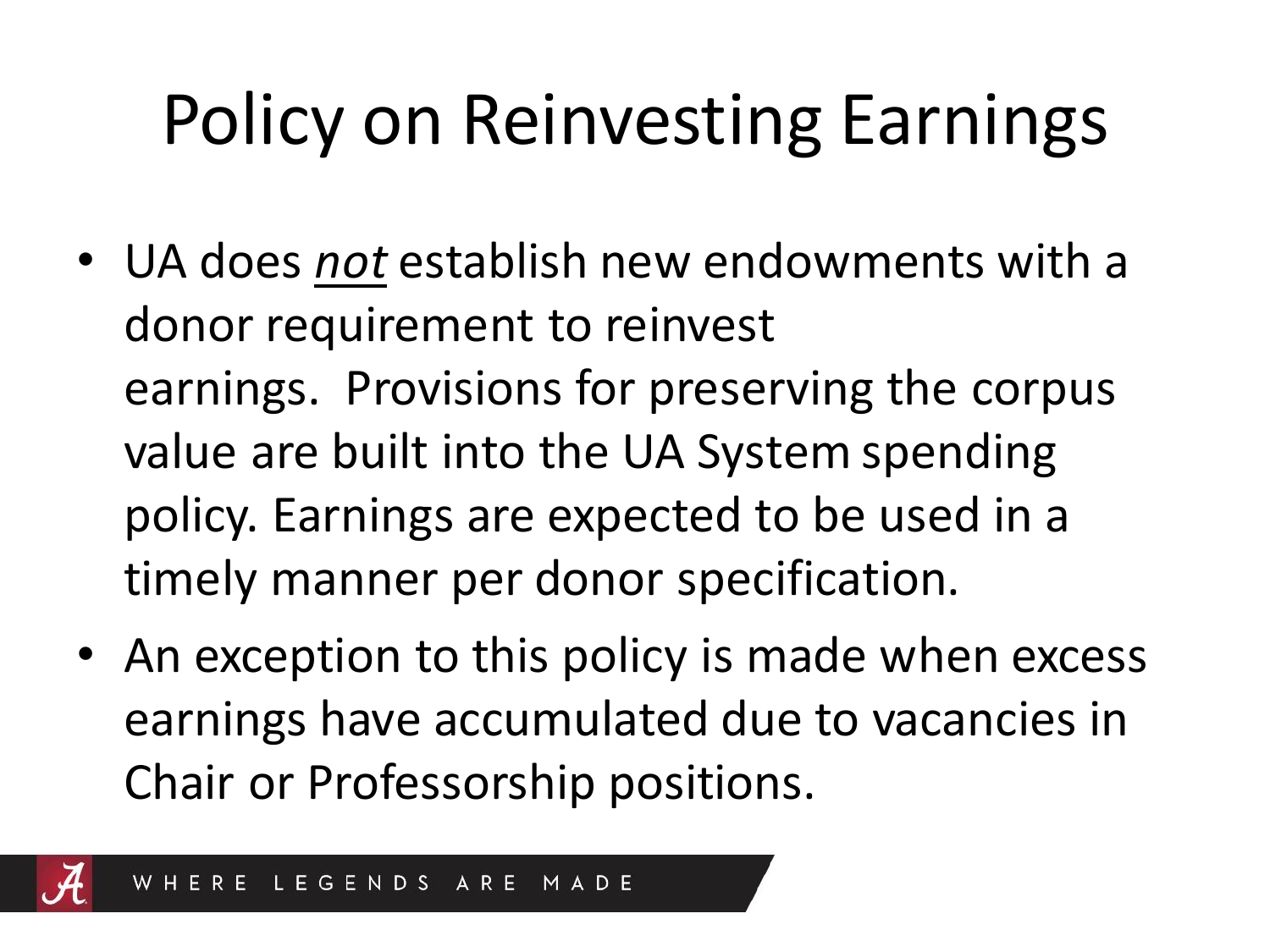## Sources of Information

- Banner Finance
	- FGITBSR best for fund balance inquiries or investment book value in the UASPEF (accounts 112060 & 114060)
	- FGIBDST best for gift amounts, income/gains amounts and expenses/awards
- Eprint
	- Endowment Market Value, Historical Gift Value and Units (f cr endow rep) – Accurate but prepared a couple of months later
	- Endowment Fund Balances, YTD Activity and Projected Income (f\_cr\_endow\_ytdfb\_rep) – based on units at 9/30 of most recent fiscal year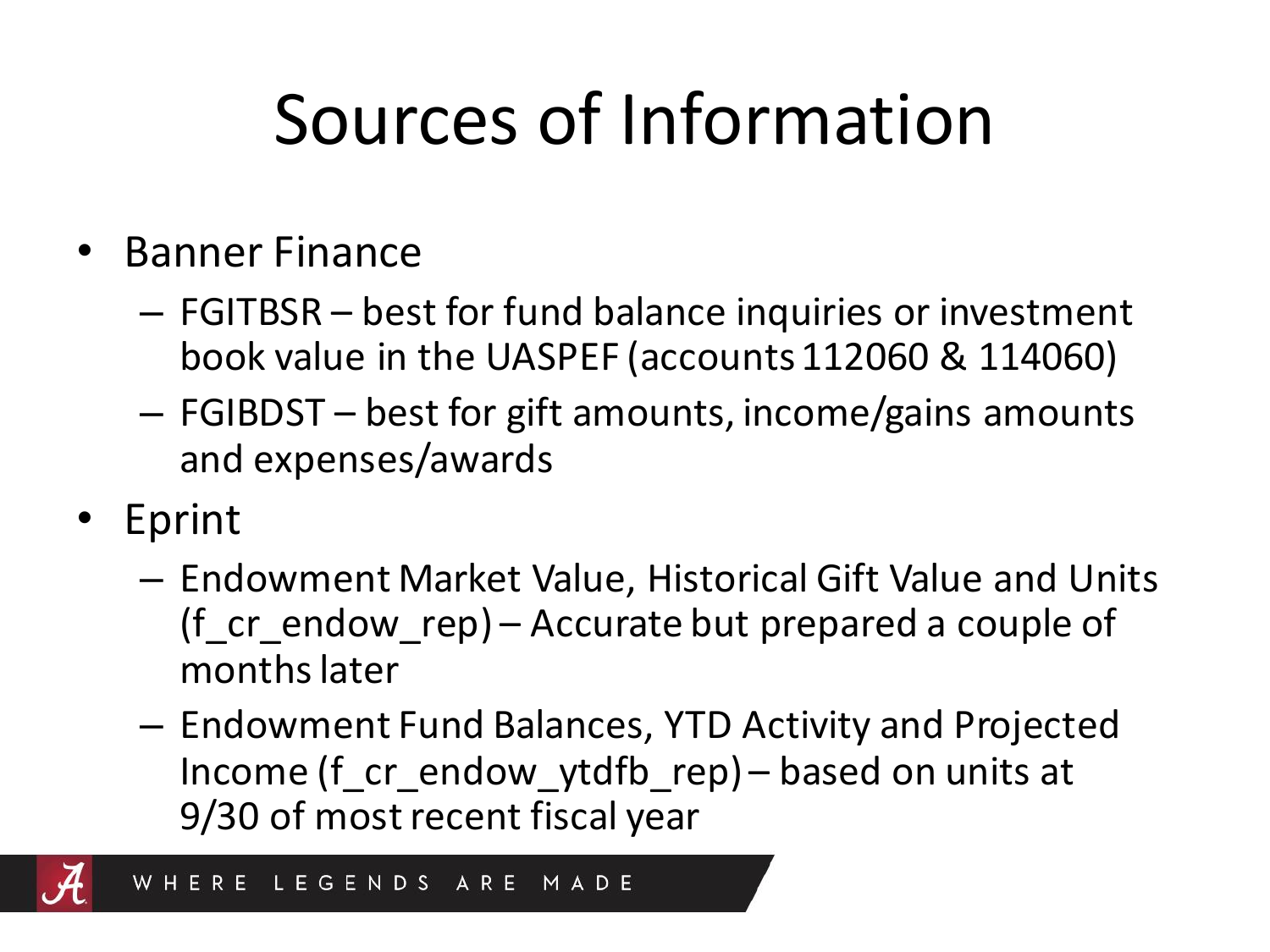# Who Can Help?

- Department Financial Manager
	- First point of contact, fund balances, scholarship projections after distribution date
- Financial Accounting & Reporting
	- Incorrect charges or FOAPs, scholarship projection questions, historical fund activity, general endowment questions
- Advancement Services
	- Donor intent issues, questions regarding gifts, MOA or Resolution requests

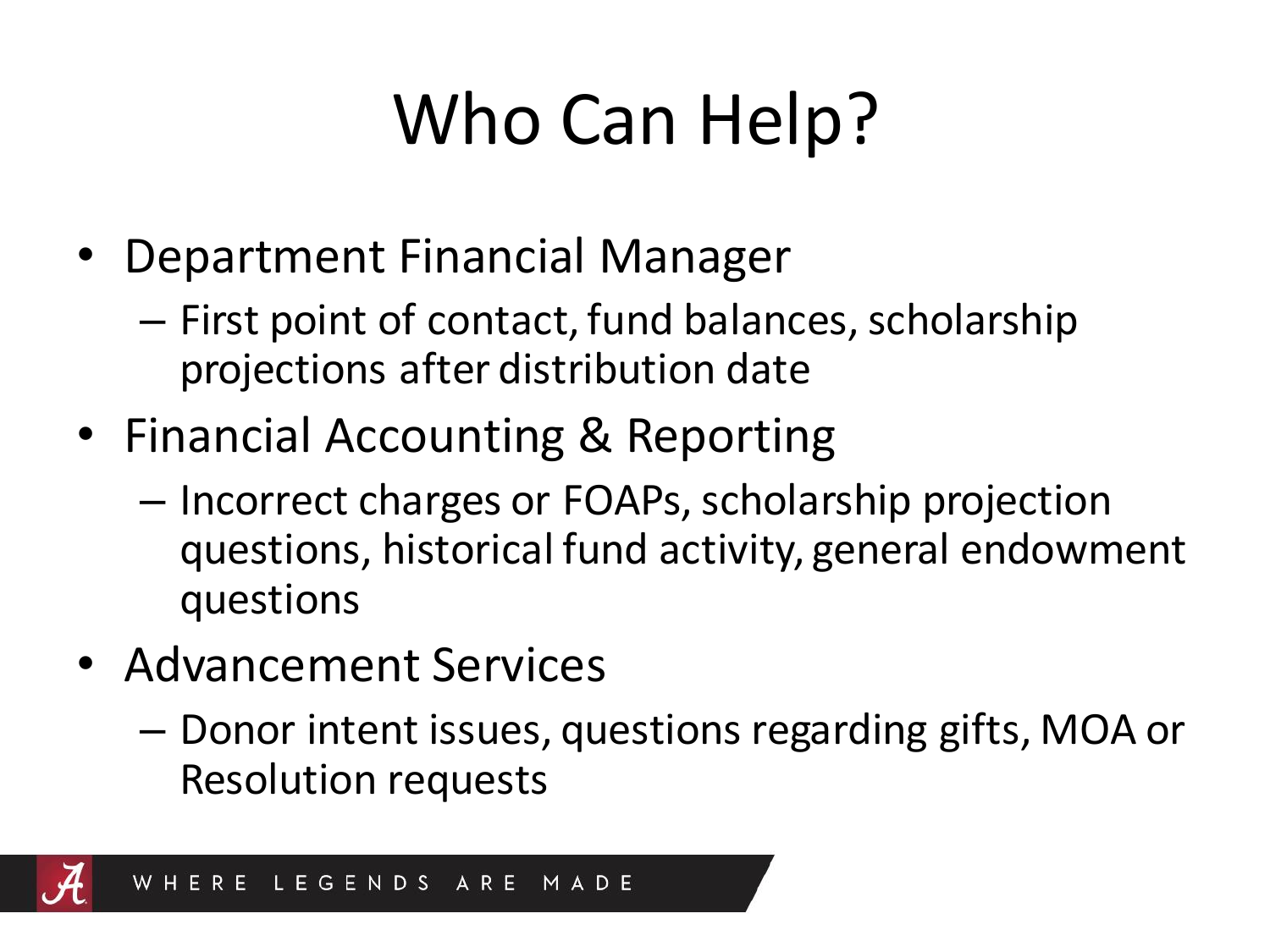#### Contact Information

#### Marcia Stanley Accounting Analyst

Financial Accounting & Reporting 205-348-2966

[mstanley@ua.edu](mailto:Mstanley@fa.ua.edu)

[http://financialaccounting.ua.edu](https://financialaccounting.ua.edu/)



LEGENDS ARE WHERE MADE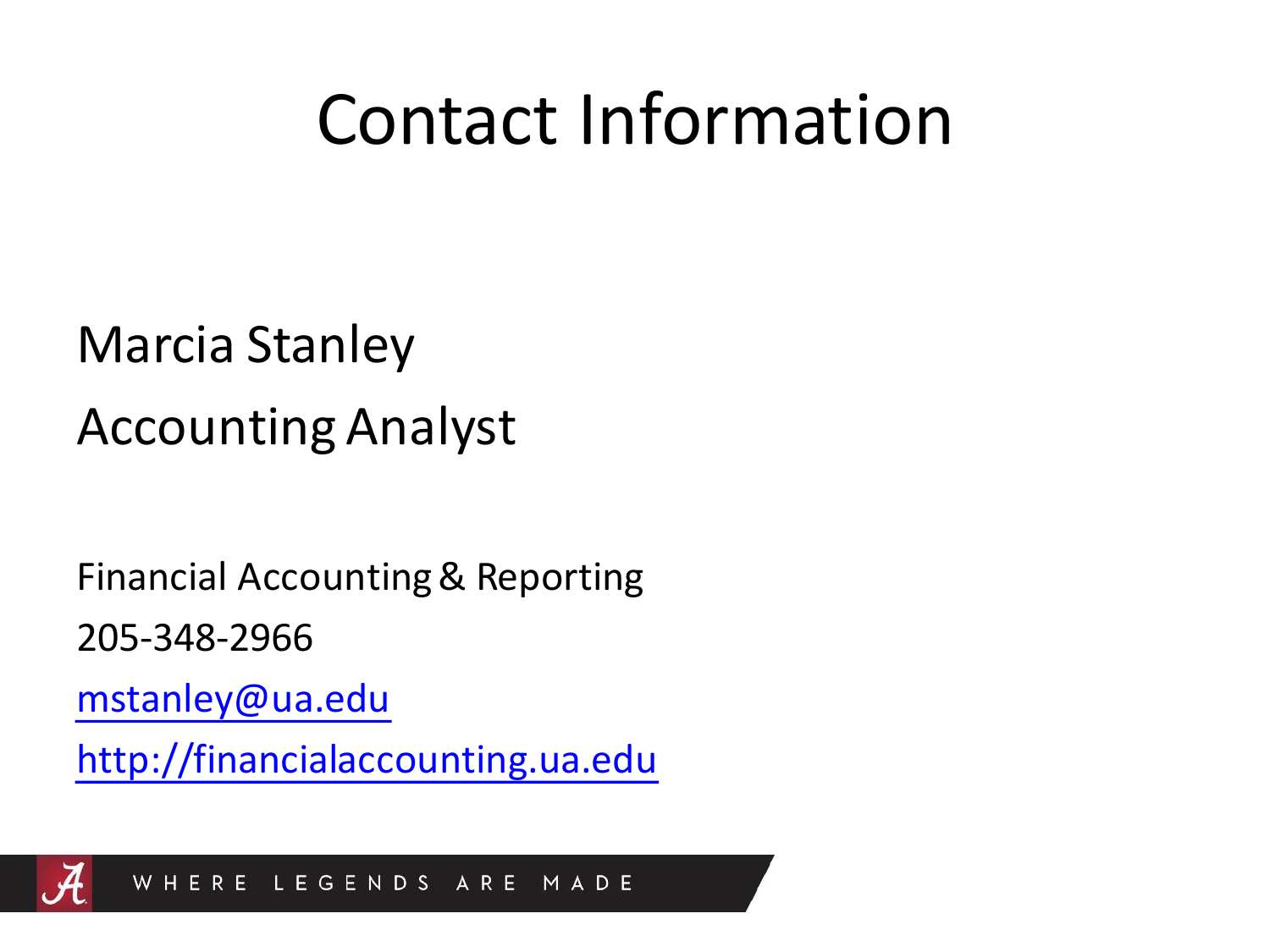

#### THE UNIVERSITY OF ALABAMA® WHERE LEGENDS ARE MADE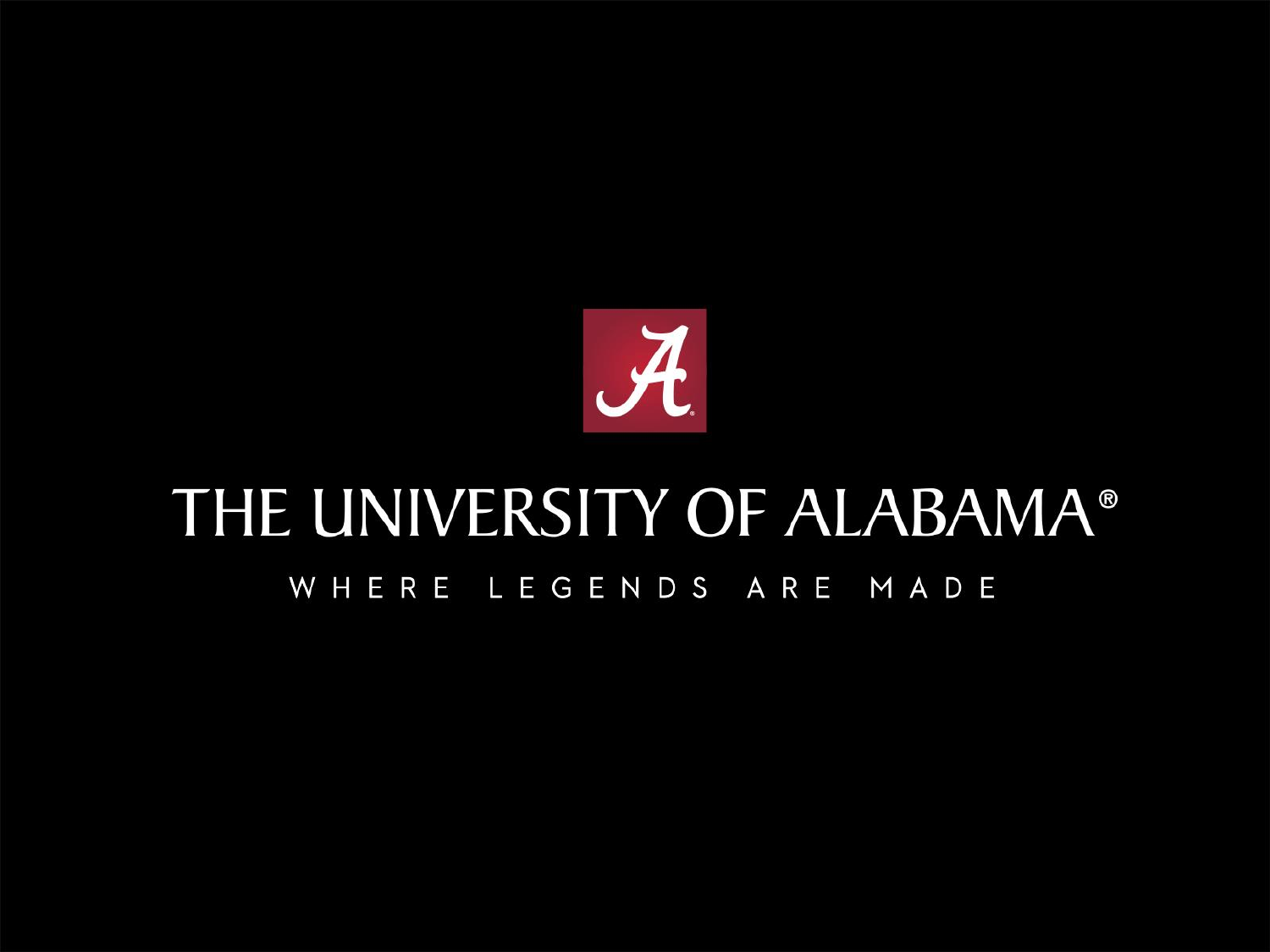#### **Spending Rate Calculation** Fiscal Year 2022

| Jan-16        | 2.4077133856 |
|---------------|--------------|
| Feb-16        | 2.3953877530 |
| Mar-16        | 2.4884419472 |
| Apr-16        | 2.5071840337 |
| May-16        | 2.4966132713 |
| Jun-16        | 2.5136289185 |
| Jul-16        | 2.5444585397 |
| Aug-16        | 2.5518218443 |
| Sep-16        | 2.5765161498 |
| Oct-16        | 2.5356148294 |
| Nov-16        | 2.5486252718 |
| Dec-16        | 2.5679140656 |
| Jan-17        | 2.5786648018 |
| Feb-17        | 2.6195162162 |
| Mar-17        | 2.6356731650 |
| Apr-17        | 2.6229506502 |
| May-17        | 2.6471705979 |
| Jun-17        | 2.6459195946 |
| Jul-17        | 2.6619365891 |
| Aug-17        | 2.6684641172 |
| Sep-17        | 2.6898853789 |
| Oct-17        | 2.6932770719 |
| Nov-17        | 2.7085297797 |
| Dec-17        | 2.7455013764 |
| Jan-18        | 2.7894740111 |
| Feb-18        | 2.7381951173 |
| $Mar-18$      | 2.7333683688 |
|               |              |
| Apr-18        | 2.7257400660 |
| May-18        | 2.7452696292 |
| Jun-18        | 2.7302304642 |
| Jul-18        | 2.7373934100 |
| Aug-18        | 2.7387873604 |
| Sep-18        | 2.7339675341 |
| Oct-18        | 2.6196849184 |
| <b>Nov-18</b> | 2.6369353604 |
| Dec-18        | 2.5560253360 |
| Jan-19        | 2.6269538752 |
| Feb-19        | 2.6554758794 |
| Mar-19        | 2.6612916776 |
| Apr-19        | 2.6698949722 |
| $May-19$      | 2.6171833997 |
| Jun-19        | 2.6795928294 |
| Jul-19        | 2.6583078945 |
| Aug-19        | 2.6273918335 |
| $Sep-19$      | 2.6517502690 |
| Oct-19        | 2.6425483285 |
| Nov-19        | 2.6698840213 |
| Dec-19        | 2.7211790307 |
| Jan-20        | 2.6599951098 |
| Feb-20        | 2.5551747731 |
| Mar-20        | 2.2534440230 |
| Apr-20        | 2.3094972266 |
|               |              |
| May-20        | 2.3445369345 |
| Jun-20        | 2.3824675437 |
| Jul-20        | 2.4301975395 |
| Aug-20        | 2.5079598334 |
| Sep-20        | 2.4647516098 |
| Oct-20        | 2.4600991843 |
| <b>Nov-20</b> | 2.6537354530 |
| Dec-20        | 2.7344181113 |
|               |              |

Jan-17 2.5786648018 50,000.00 19,389.8796

Jan-18 2.7894740111 50,000.00 17,924.5262

| Average for unit values for 60 mnths ended 12/31/2020 | 2.6029035380    |
|-------------------------------------------------------|-----------------|
| Multiplied by base spending rate                      | 0.045           |
| Yield per unit/ per year payout                       | \$ 0.1171306592 |

Current MV

| /2020 |      | 2.6029035380<br>0.045<br>0.1171306592 |     |               |                |
|-------|------|---------------------------------------|-----|---------------|----------------|
|       | Jane |                                       | Sue |               |                |
|       |      | 19,389.8796                           |     | 17,924.5262   |                |
|       | \$   | $2,271.15$ \$                         |     | $2,099.51$ \$ | 629.85         |
|       |      |                                       |     |               | \$<br>1,469.66 |
|       |      | 4.5423%                               |     | 4.1990%       |                |
|       |      | 53,020.04                             |     | 49,013.15     |                |